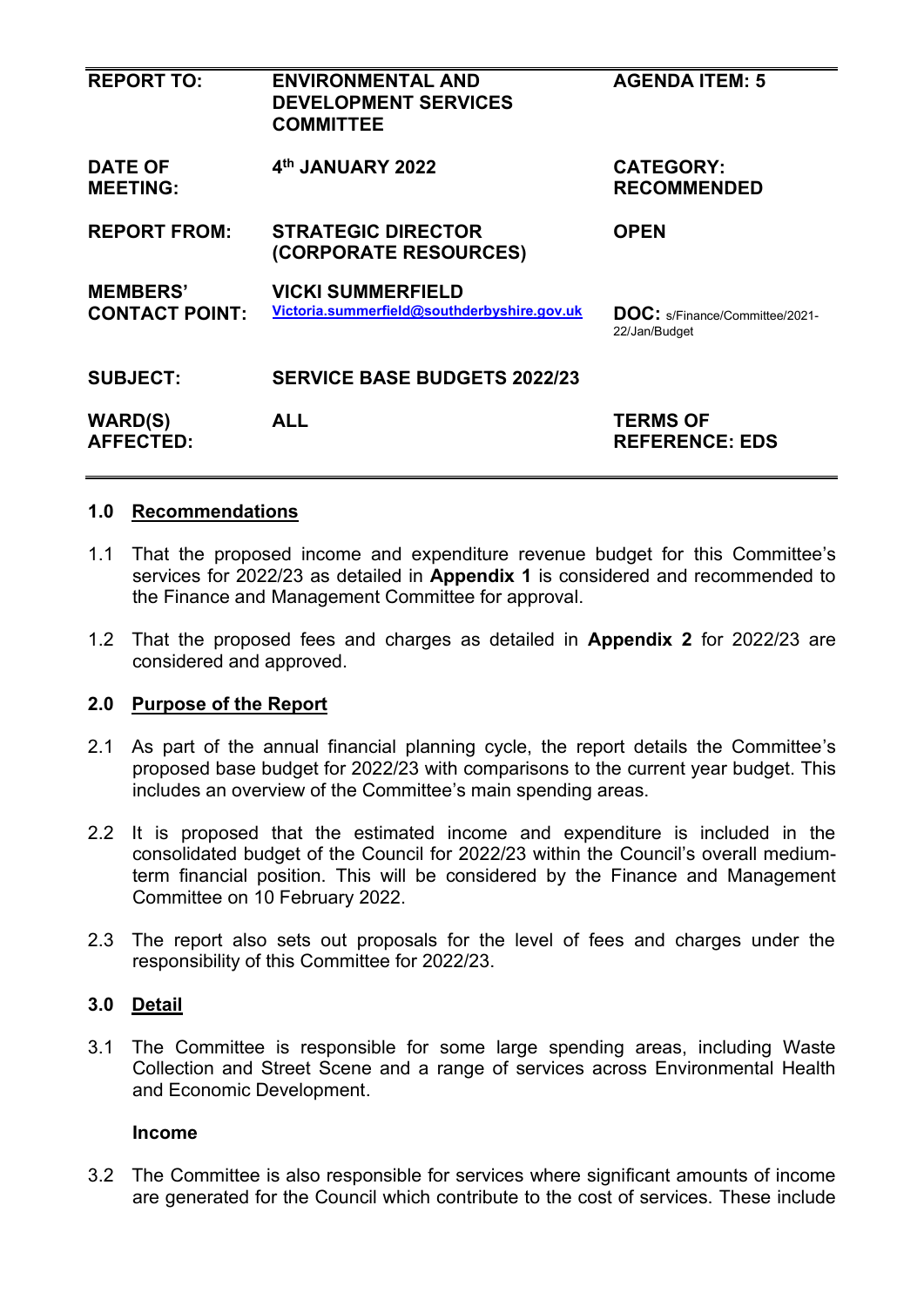licensing, trade waste, land charges and local planning applications. In total, these generate income of approximately £1.5m per annum.

- 3.3 These income streams can have a big impact on the Council's overall financial position and are a risk in the Council's Medium-Term Financial Plan (MTFP). Income generated can be difficult to predict year-on-year as it is subject to external factors such as the type and volume of planning applications.
- 3.4 In accordance with Regulations, income should not be to such an extent from year to year that large surpluses are made. This is particularly the case for Planning Fees, Land Charges and Licensing. Any additional income should ideally be reinvested back into services, used as a contribution to non-chargeable work or one-off costs, or process charges for services reduced.
- 3.5 Land Charges has been added as a risk area within the table at 4.12 due to excessive expenditure for support of the service from Lichfield District Council. An additional £100k in 2021/22 and 2022/23 is to be set-aside in the MTFP after approval at Finance and Management Committee in November 2021 whilst a review of the service is undertaken.

#### **The Council's Overall Financial Position**

- 3.6 The Council's MTFP was fully reviewed and updated in November 2021. The overall position on the General Fund has changed considerably over the last year due to numerous additional service pressures and the General Fund Reserve is now predicted to be well below the minimum balance of £1.5m by 2025/26.
- 3.7 The continuing issue is the projected increasing deficits each year over the life of the Plan. Although the current level of reserves can be utilised in the short-term to meet the projected deficits, this is not a sustainable solution. Delays to the Fair Funding Review leaves the Council with uncertainty regarding future funding past 2022/23.
- 3.8 The Finance and Management Committee will consider the detail of the overall financial position on 10 February 2022, including proposals from this Committee.
- 3.9 It is important that the Committee scrutinises its spending base closely to identify budget savings and carefully examines any areas where there are cost pressures, together with any proposals to increase spending.

#### **Summary of Expenditure**

3.10 The following table provides an overall summary at service level of the Committee's net revenue expenditure and the proposed movement between years.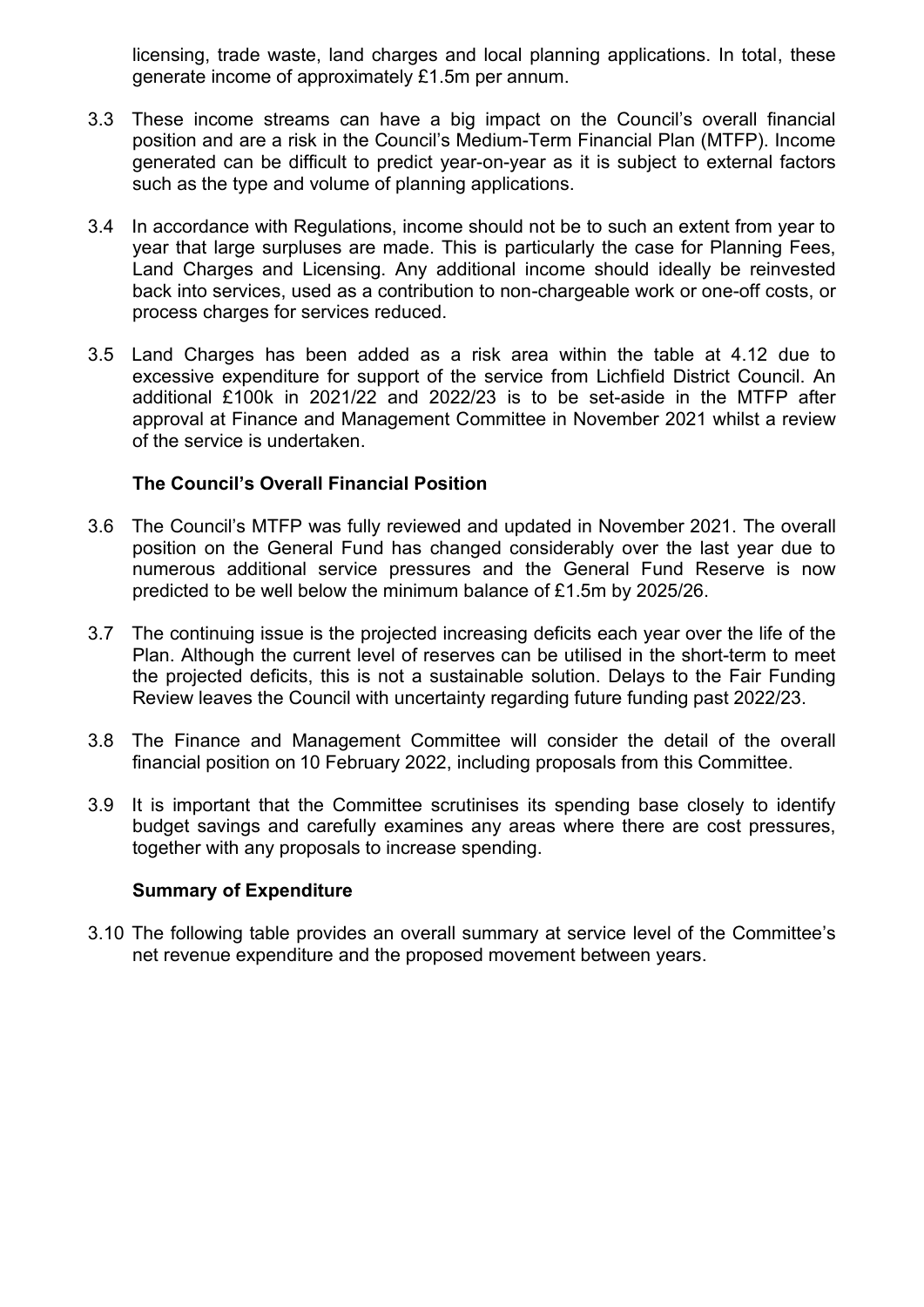|                               | Proposed<br><b>Budget</b><br>2022/23<br>£ | Approved<br><b>Budget</b><br>2021/22<br>£ | <b>Movement</b><br>£ |
|-------------------------------|-------------------------------------------|-------------------------------------------|----------------------|
| <b>Economic Development</b>   | 348,922                                   | 351,025                                   | $-2,103$             |
| <b>Environmental Services</b> | 779,199                                   | 796,020                                   | $-16,822$            |
| Highways & Parking            | 55,996                                    | 61,801                                    | $-5,805$             |
| Licensing & Land Charges      | 10,282                                    | 2,234                                     | 8,049                |
| Planning                      | 624,354                                   | 638,628                                   | $-14,274$            |
| <b>Street Scene</b>           | 1,206,261                                 | 1,194,076                                 | 12,185               |
| Waste & Transport             | 3,102,433                                 | 3,171,147                                 | $-68,714$            |
|                               | 6,127,447                                 | 6,214,931                                 | $-87,485$            |

3.11 The above table shows that the Committee's net expenditure is estimated to decrease overall between 2021/22 and 2022/23 by £87,485. Detail of the changes within each service area is listed in **Appendix 1**. A summary of changes is shown in the following table.

|                                            | <b>Movement</b><br>£'000 |
|--------------------------------------------|--------------------------|
| <b>Employee Costs</b>                      | 84                       |
| <b>Waste Management</b>                    | 55                       |
| Diesel Costs                               | 37                       |
| <b>Vehicle Spare Parts</b>                 | 23                       |
| <b>Subscriptions and Professional Fees</b> | 17                       |
| <b>Vehicle Hire</b>                        | 8                        |
| Insurance                                  | 26                       |
| Purchase and Repair of Bins                | 4                        |
| <b>Trade Waste Recharge</b>                | $-2$                     |
| <b>Transfer to F&amp;M</b>                 | -5                       |
| <b>HRA Recharge</b>                        | -6                       |
| <b>Grant Payments</b>                      | $-17$                    |
| <b>Business Rates</b>                      | $-13$                    |
| Recycling Income                           | $-22$                    |
| <b>Waste Contribution</b>                  | $-34$                    |
| <b>Earmarked Reserves</b>                  | $-71$                    |
|                                            | 86                       |
| Depreciation                               | -174                     |
| <b>Budget Reduction</b>                    | -87                      |

3.12 Excluding the decrease in depreciation which is an accounting adjustment and not a cost to the Council, the increase in actual expenditure based on the proposed budgets is £86k. The majority of the increased budget variances listed were expected and have previously been included within the MTFP.

#### **Employee Costs**

3.13 Employee costs have increased by approximately £12k due to incremental salary rises for new and promoted posts approved as part of the restructures and revision of post grades approved during 2021/22.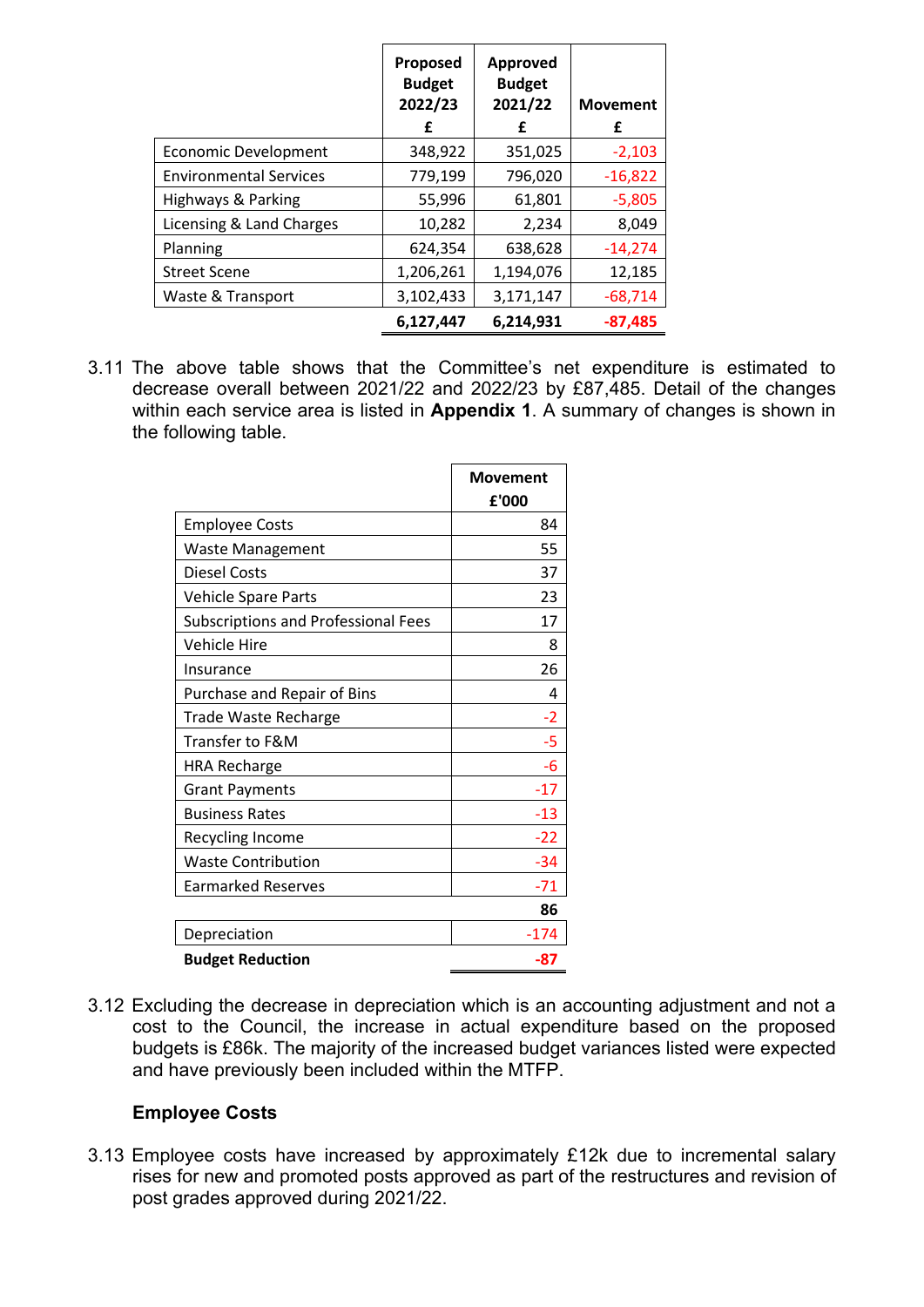3.14 The main increase in staffing costs is in relation to additional temporary fixed term posts approved by the Committee in Planning. The additional cost of £84k is however offset by the increase in earmarked reserve drawdowns.

#### **Waste Disposal**

- 3.15 An inflationary increase on the cost of waste disposal is expected and is in line with previous years. This increase was included within the MTFP.
- 3.16 Although the cost base has increased, it is anticipated that the income received from Derbyshire County Council (£34k) will increase due to the tonnages expected for disposal. In addition, an increase in the guaranteed rate per tonne as part of the recycling contract (£22k) has now been included. Any shortfall due to reduced tonnes will be drawn from earmarked reserves set-aside for the contract risks.
- 3.17 It is also proposed to increase the cost of purchasing additional bins and repairs to existing bins by £5k.

#### **Vehicle Costs**

- 3.18 Due to the increase per litre of diesel during 2021/22, it is proposed to increase the expected cost for 2022/23. The budget is based on a price per litre of £1.16 (the Council pays a discounted rate in comparison to the forecourt) which is an increase of approximately £0.12 between years.
- 3.19 In addition, the usage of litres has been reduced by 10% in line with the approval to implement a route optimisation solution. Analysis on usage and cost will be completed quarterly and reported to Finance and Management Committee as part of the revenue monitoring cycle.
- 3.20 Spare parts have been increased in line with a provision included within the MTFP as costs were expected to increase as the vehicle fleet ages.
- 3.21 Vehicle hire increases were expected and reported within the Recycling report in August 2021 and were therefore included within the MTFP.

#### **Subscriptions and Professional Fees**

- 3.22 An increase in subscriptions and professional fees is expected between years. Inflationary uplifts of approximately £6k were covered within the MTFP. An increase of £4k has also been proposed for the Route Optimisation software. Savings are expected from reduced litres of fuel but unfortunately this has been offset by the increased cost per litre of fuel.
- 3.23 Vet and kennelling costs are expected to increase based on previous years activity and an increase of £7k has been included within the budget.

#### **Insurance**

3.24 Insurance cover is an overall increase to the Council of £48k between 2021/22 and 2022/23. The impact on this Committee is £26k of the total and is mainly due to an increase in Vehicle Insurance associated with the additional vehicles for Recycling.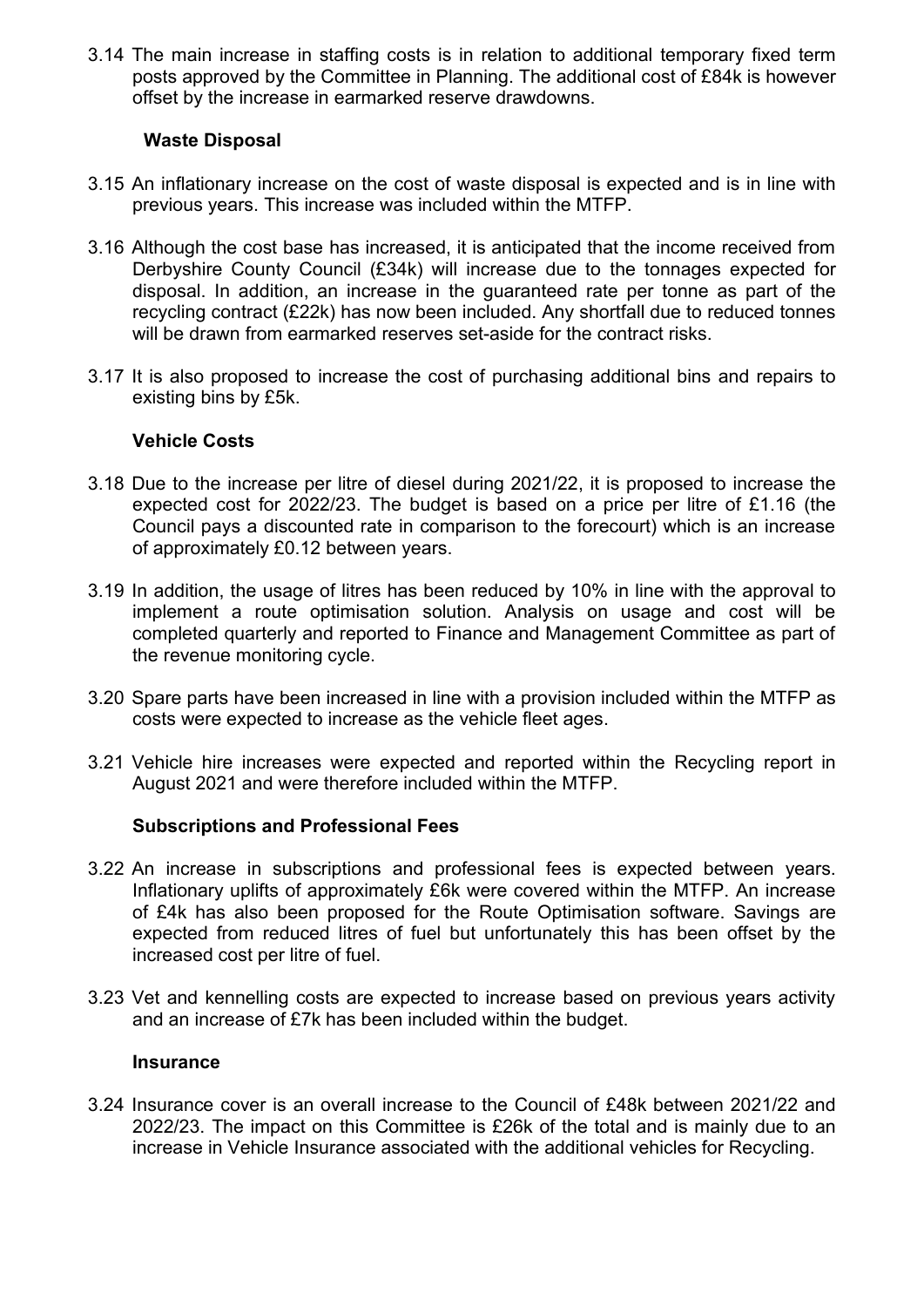#### **Transfers and Recharges Between Committees**

- 3.25 Trade Waste collection is undertaken for service areas across the Council and a recharge between Committee's for parks and assets occurs every year. There is a small increase in the charge across policy committees of £2k.
- 3.26 As part of the budget review, it has been acknowledged that Legal Services are liaising with external legal firms for support with S106 agreements. Due to this, a budget of £5k has been transferred from Planning to Legal (Finance and Management Committee) for any external advice that may be required to consolidate the costs into one specific area.
- 3.27 After calculation of the charges from the General Fund to the HRA, the Grounds Maintenance recharge is to be reduced by £6k but the recharge for Trade Waste is to be increased by £12k due to increased disposal of waste at the Depot.

#### **Other Favourable Variances**

- 3.28 A budget for grant payments in Planning Policy of £10k has been included for a number of years but has not actually been utilised since 2013. There are no plans to spend in 2022/23 and it is therefore proposed to remove this budget going forwards.
- 3.29 In addition to grants in Planning Policy, it is proposed to reduce the grant payments in Economic Development to support the cost of transferring the Visitor Information centre to the Council.
- 3.30 A change to the NNDR legislation resulting in full relief for Public Conveniences has been implemented into the budget producing a saving of £7k. An additional saving of £6k has been made due to the sale of the former depot car park on Darklands Road.

#### **Earmarked Reserves**

3.31 Some spending is financed by drawing down earmarked reserves. After taking account of these amounts, the estimated balance on the relevant reserves is shown in the following table.

|                                                | 2021/22<br>B/fwd | <b>Budget</b><br>2021/22 | <b>Budget</b><br>2022/23 | 2022/23<br>C/fwd |
|------------------------------------------------|------------------|--------------------------|--------------------------|------------------|
|                                                | £                | £                        | £                        | £                |
| Planning Support and Local Plan                | 369,563          | $-56,337$                | $-138,060$               | 175,166          |
| <b>Asset Replacement</b>                       | 1,032,374        | $-382,999$               | 300,000                  | 949,375          |
| <b>Environmental Education</b>                 | 23,932           | $-13,469$                | $-12,375$                | $-1,912$         |
| <b>Building Control Transition</b>             | 13,709           | 0                        | 0                        | 13,709           |
| <b>Operational Services Public Open Spaces</b> | 154,740          | 0                        | 0                        | 154,740          |
| S106 Planning Policy Fee                       | 5,000            | 0                        | 0                        | 5,000            |
| Land Charges Software Support                  | 35,000           | 0                        | $-35,000$                | 0                |
|                                                | 1,634,318        | $-452.805$               | 114.565                  | 1,296,078        |

- 3.32 The budgeted drawdowns are included in the appropriate cost centres in the Committee's budget.
- 3.33 Based on past years, it is likely that theses reserves will not be drawn down to the extent noted above and additional contributions may be received to supplement these reserves.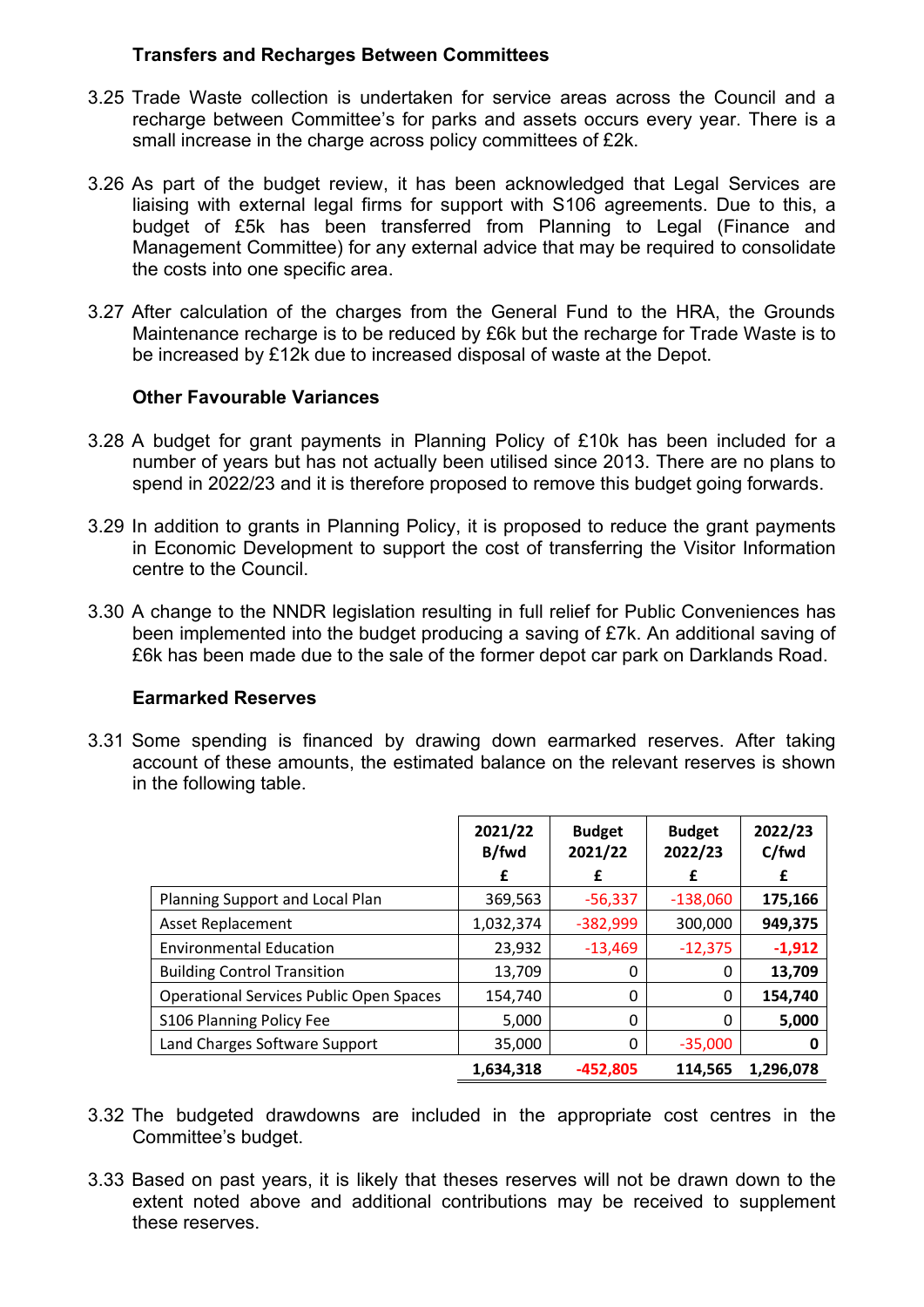3.34 It should be noted that there is a risk with the Environmental Education service. If the reserve drawdowns that are budgeted come to fruition, this service area will no longer be financially sustainable and will become an added cost to the General Fund. However, based on current forecasts, the drawdown for 2021/22 is not expected to be as high as the budget and the budgeted drawdowns are a worst-case scenario. Continual five-year forecasts are completed by Finance and the Service Manager and if there is a risk to funding of the service in the future, this will be reported to this Committee and Finance and Management Committee.

### **4.0 Budget Basis**

4.1 The Committee's budgets by service area are detailed in **Appendix 1**.

#### **Basis of the Budget**

- 4.2 Budgets are generally calculated on a "no increase" basis i.e. they are maintained at the same level as the previous year adjusted only for known changes, price increases and variations due to contractual conditions.
- 4.3 In addition, budgets are also subject to a base line review which is used to justify proposed spending. This process places responsibility on budget holders to justify their spending budgets by specifying their needs in a more constructed manner. This is supported by the Financial Services Unit, who analyse trends across services compared to current budgets.

#### **Ongoing Service Provision**

- 4.4 The budgets are based substantively on a continuation of existing service provision (in respect of staffing levels, frequency, quality of service, etc).
- 4.5 The full year effects of previous year's restructures and budget savings have been included, with non-recurring items removed.

#### **Changes in Pay**

- 4.6 A pay award is not included within the Base Budget at this stage as no official notification has been submitted to the Council. The National Employers are currently in negotiation regarding a proposed pay award for 2021/22 after the Chancellor's original announcement in November 2020 to 'pause' public sector pay (excluding NHS workers).
- 4.7 The MTFP was updated in November 2021 to include a pay award for 2021/22 and also includes a provision for a potential pay award increase of 2.5% per year for all employees from 2022/23.

#### **Inflation**

- 4.8 The Base Budget for 2021/22 has been uplifted by inflation where this applies, for example contract obligations.
- 4.9 Some base costs will be subject to inflation during future years and in some cases, it will be unavoidable, for example employee costs, when national pay increases are approved.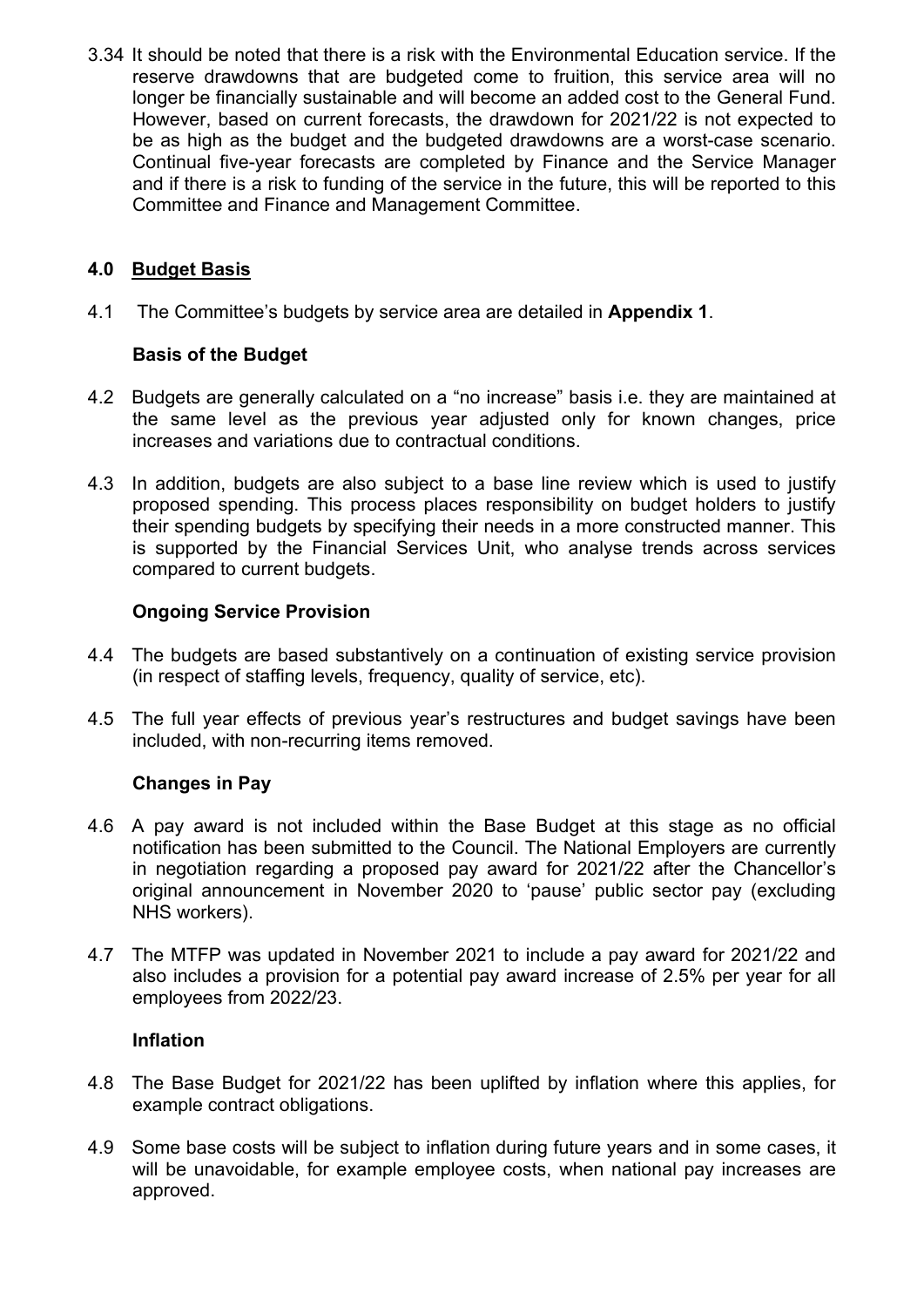4.10 Allowances for inflation based on various assumptions regarding price increases, etc. are calculated across the main spending heads at an average of 2%.

#### **Risks**

- 4.11 All Committee budgets have been reviewed and known changes to income and expenditure have been reflected in the proposed base budget for 2021/22 as detailed in the report. Additional resources have been included in the proposed budgets for growth.
- 4.12 Other financial risks associated with the Committee's services are identified in the following table.

| <b>Risk</b> | <b>Issue / Potential Effect</b>                                         | <b>Mitigating Action</b>                                                                   |
|-------------|-------------------------------------------------------------------------|--------------------------------------------------------------------------------------------|
| Reduction   | Budgeted income from Planning,                                          | Base<br>budgets<br>reflect<br>actual                                                       |
| in Income   | Licensing etc. totals £1.5m is not                                      | income but remain prudent. This                                                            |
|             | sustainable                                                             | report contains detail on changes                                                          |
|             |                                                                         | in anticipated income and is based<br>on known marketplace conditions                      |
| Recycling   | The service went out to tender in                                       | An additional budget of £100k has                                                          |
|             | 2021/22 with a risk share contract                                      | been implemented for collection of                                                         |
|             | being in place from October                                             | waste with a further provision of                                                          |
|             | 2021. Collection of waste is now                                        | £50k per annum being set-aside in                                                          |
|             | in-house.                                                               | the MTFP.                                                                                  |
|             |                                                                         |                                                                                            |
| Transport   | With the increase of the vehicle                                        | A review on the management                                                                 |
|             | fleet due to the Recycling service<br>in-house,<br>being<br>vehicle     | process is underway and it is likely<br>that an inspection pit costing                     |
|             | management arrangements for                                             | approximately £60k is required.                                                            |
|             | the Council's Operating licence                                         | This is included as a provision in                                                         |
|             | may be inadequate                                                       | the MTFP.                                                                                  |
| Land        | The service is currently being                                          | At the Finance and Management                                                              |
| Charges     | managed by Lichfield District                                           | Committee in November, it was                                                              |
|             | Council<br>due<br>to<br>having<br>no                                    | proposed to create a provision of                                                          |
|             | internally<br>at<br>resource<br>a<br>significantly larger cost than the | £100k for 2021/22 and 2022/23 in<br>whilst<br><b>MTFP</b><br>plan<br>the<br>a<br><b>is</b> |
|             | savings on vacancies                                                    | for<br>developed<br>longer-term                                                            |
|             |                                                                         | management of the service.                                                                 |
| Growth      | The Council's MTFP identifies                                           | A provision for growth has been                                                            |
|             | underlying cost pressures yet to                                        | set-aside in the MTFP each year                                                            |
|             | surface as a risk due to pressure                                       | over the life of the Plan and this is                                                      |
|             | from residential development.                                           | kept under review.                                                                         |

#### **Proposed Fees and Charges 2022/23**

- 4.13 **Appendix 2** provides a schedule of the proposed charges for next financial year together with a comparison to the existing charge. All charges are exclusive of VAT and where applicable, VAT is added at the appropriate rate in accordance with HMRC regulations.
- 4.14 A detailed review of fees and charges has been undertaken as part of the budget round. Where possible, charges have been increased to reflect inflation and the demand for services. The key points are detailed in the following sections.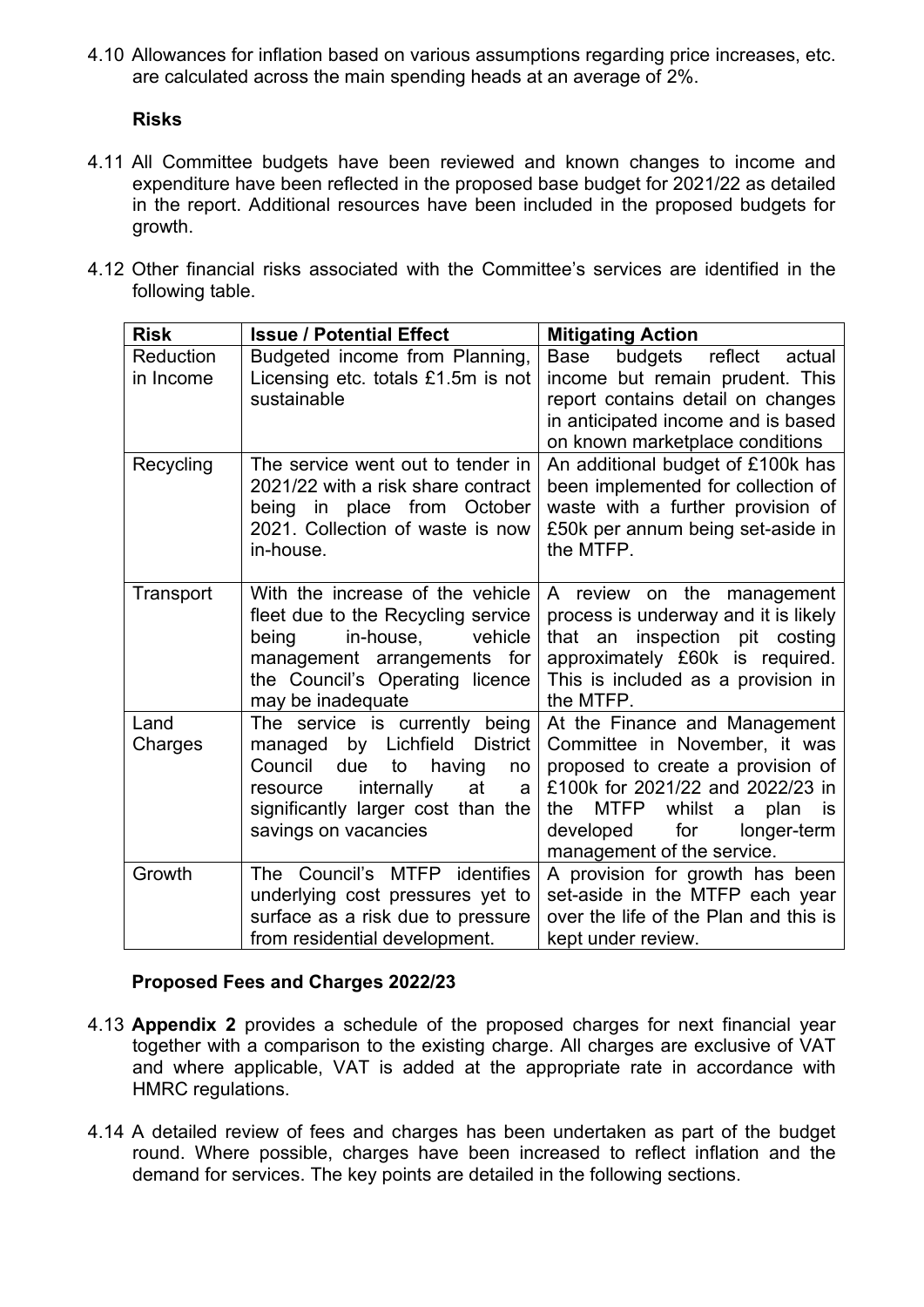#### **Land and Property Searches**

4.15 No changes are proposed for 2022/23 at this time.

#### **Private Hire (Taxi) Licences**

4.16 No changes are proposed for 2022/23, although these are subject to periodic review and considered separately for example, when regulations change.

#### **Animal Licences**

4.17 A review of fees has been undertaken with movement in the majority of the fees proposed to cover the cost incurred by the authority. New fees have also been proposed as they were formally included within other categories but after review it has been determined that the fee currently chargeable isn't sufficient.

#### **Other Licences**

4.18 No changes are proposed for 2022/23, although these are subject to periodic review and considered separately for example, when regulations change.

#### **Environmental Services**

- 4.19 Increases in Food Export certificates by an average CPI of 2.3% rounded to the nearest £ has been proposed.
- 4.20 An increase in fees for environmental protection and miscellaneous environmental fees at an average CPI of 2.3% rounded to the nearest £ has been proposed.

#### **Charges under the Licensing and Gambling Acts of 2003 and 2005**

4.21 As the licensing authority, the Council is required to comply with the charging regime set under statute. The fees quoted are the maximum charged under the legislation. It is unlikely however that many of these licences, for example those that apply to casinos, will be applicable.

#### **Pest Control Charges**

4.22 Increases fees have been proposed by an average CPI of 2.3% after a review of the cost of maintaining the services.

#### **Waste Collection**

4.23 No changes are proposed for 2021/22.

#### **Planning Services**

4.24 Planning application fees are not included within the fees and charges for approval as these are currently set nationally.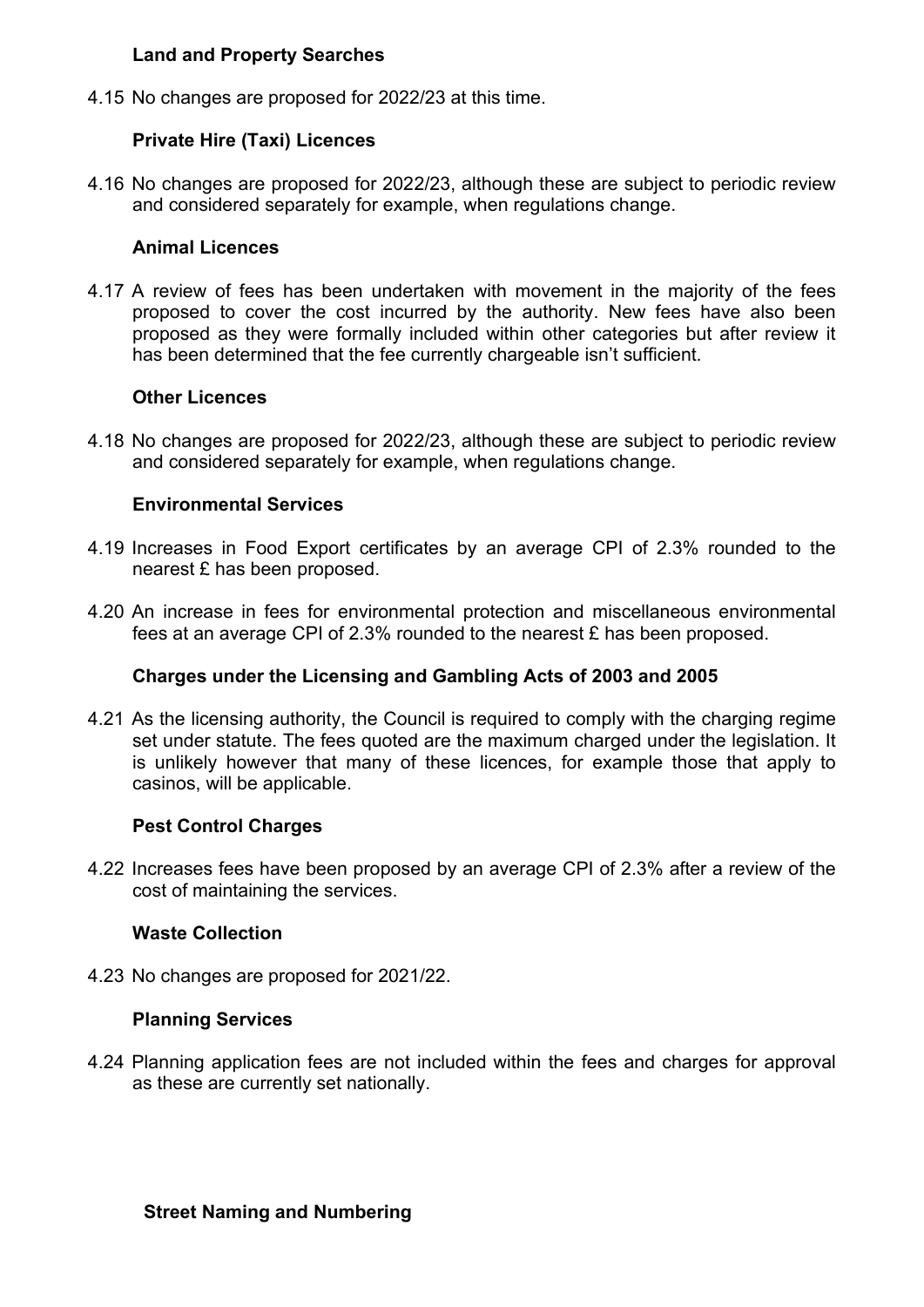- 4.25 An average CPI of 2.3% increase has been proposed against the majority of fees to assist with the costs of continuing development and improvement of the addressing systems and data quality.
- 4.26 A large increase from £15 to £32 per plot is proposed for developments that require a replan after initial consultation with the Council. This is to recoup costs of time spent.

#### **5.0 Financial Implications**

5.1 As detailed in the report.

#### **6.0 Corporate Implications**

#### **Employment Implications**

6.1 None

#### **Legal Implications**

6.2 None.

#### **Corporate Plan Implications**

6.3 The proposed budgets and spending under the responsibility of this Committee provides the financial resources to enable many of the on-going services and Council priorities to be delivered.

#### **Risk Impact**

6.4 The Financial Risk Register is detailed in the MTFP and financial risks specific to this Committee are detailed in section 4.

#### **7.0 Community Impact**

#### **Consultation**

- 7.1 The Council is statutorily required to consult on its budget proposals, prior to setting the annual Council Tax rate, with the local business and community sector. The Council has an established process in place to meet this requirement. Consultation takes place for approximately four weeks following approval of the draft budget proposals by Finance and Management Committee in January each year. Any feedback is reported to the Council as part of the final approval process.
- 7.2 There is no statutory requirement to consult with residents or other stakeholders, although it is considered good practice to do so. Traditionally, the Council has disseminated proposals through Area/Community Forums and via a presentation at the South Derbyshire Partnership Board. Many authorities do consult formally regarding their budget proposals and medium-term financial plans prior to setting budgets, using panels, representative groups, etc. as a way of fully engaging local people.

#### **Equality and Diversity Impact**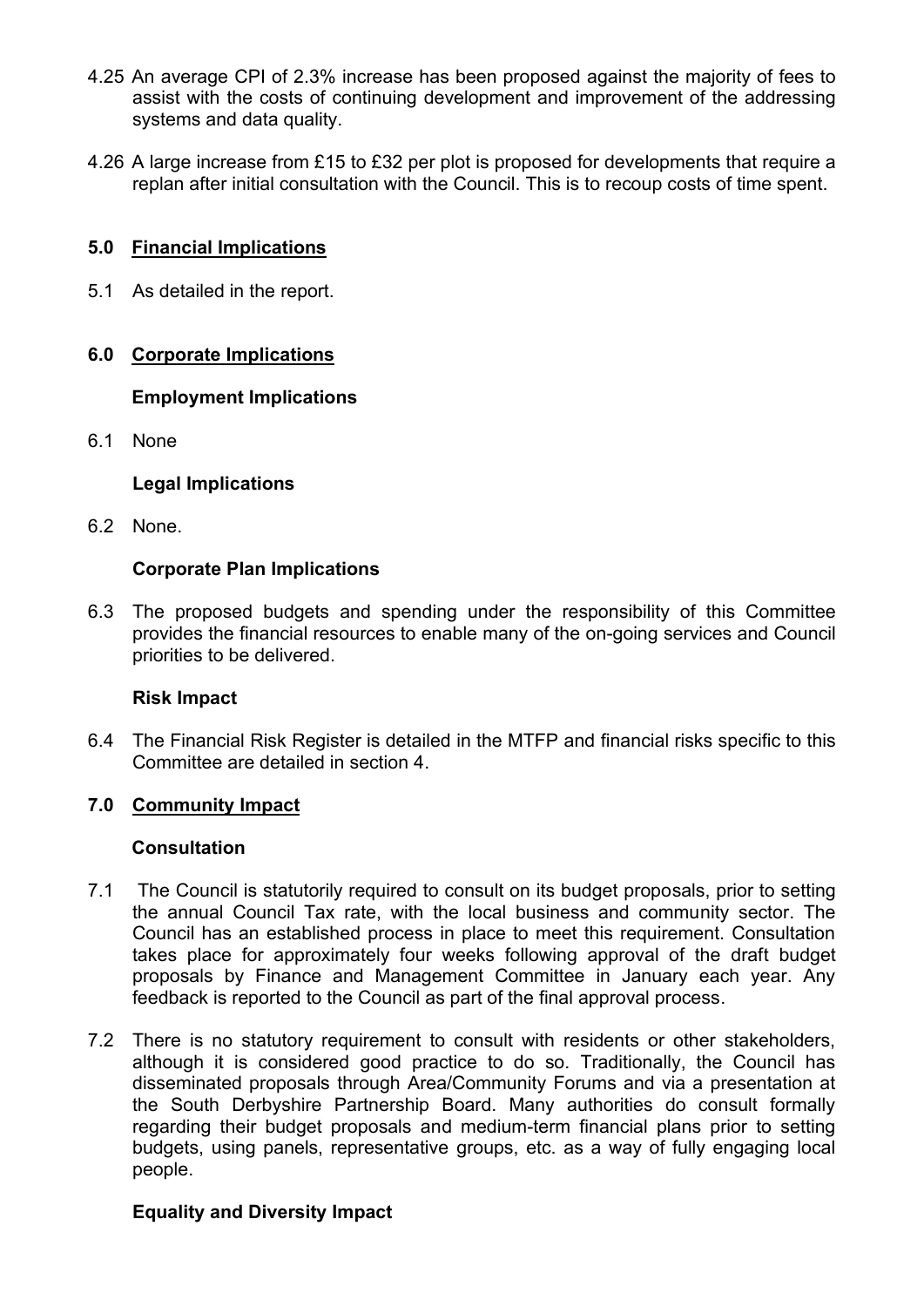7.3 None.

## **Social Value Impact**

7.4 None.

# **Environmental Sustainability**

7.5 None.

# **8.0 Conclusions**

8.1 That the proposed base budgets are scrutinised and approved to provide financial resources for continuation of service delivery.

# **9.0 Background Papers**

9.1 None.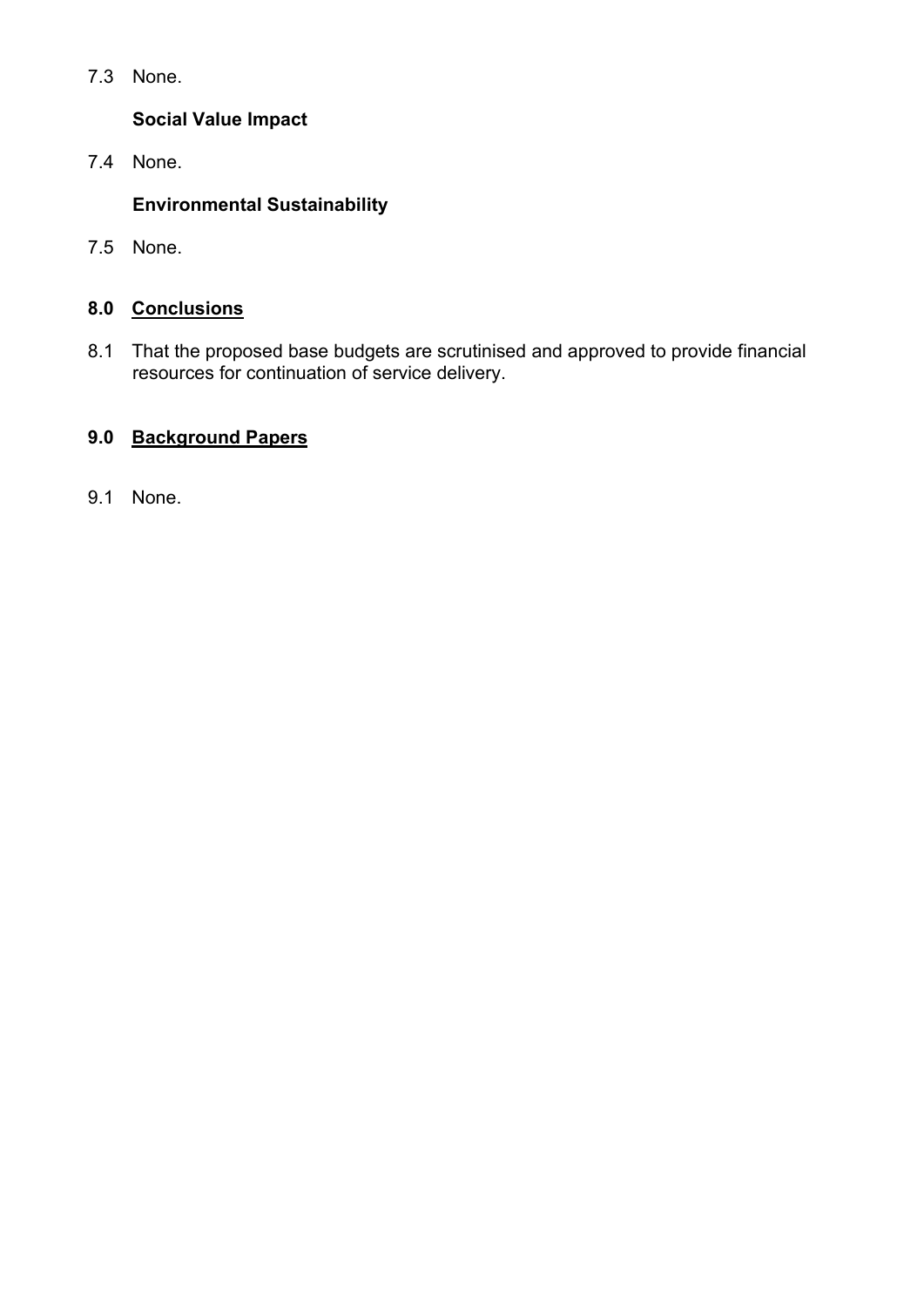#### **APPENDIX 1**

# **ENVIRONMENTAL & DEVELOPMENT SERVICES - BUDGET SETTING 2022/23**

|                                               | Proposed<br><b>Budget</b> | Approved<br><b>Budget</b> | Change      |                                                           |
|-----------------------------------------------|---------------------------|---------------------------|-------------|-----------------------------------------------------------|
|                                               | 2022/23                   | 2021/22                   |             | <b>Comments</b>                                           |
|                                               | £                         | £                         | £           |                                                           |
| Tourism Policy, Marketing & Development       | 72,915                    | 67,746                    | 5,169       | Increased staff costs £4k, insurance £1k                  |
| Promotion and Marketing of the Area           | 266,007                   | 273,252                   | $-7,245$    | Reduction in grants to cover costs of VIC                 |
| <b>Community Development</b>                  | 10,000                    | 10,027                    | $-27$       |                                                           |
| <b>ECONOMIC DEVELOPMENT</b>                   | 348,922                   | 351,025                   | $-2,103$    |                                                           |
| <b>Food Safety</b>                            | 63,821                    | 68,606                    | $-4,785$    | Reduced staff costs £1k, prof fees £4k                    |
| <b>Pollution Reduction</b>                    | 385,974                   | 410,289                   | $-24,315$   | Reduced staff costs £26k; increased prof fees £2k         |
| Pest Control                                  | 15,955                    | 15,752                    | 203         |                                                           |
| <b>Public Health</b>                          | 0                         | $\Omega$                  | $\Omega$    |                                                           |
| <b>Public Conveniences</b>                    | 25,113                    | 30,367                    | $-5,253$    | Reduced NNDR £7k; increased depreciation £2k              |
| <b>Community Safety (Safety Services)</b>     | 190,379                   | 173,485                   | 16,893      | Increased staff costs £11k, vet fees £6k                  |
| <b>Environmental Education</b>                | 96,157                    | 95,721                    | 436         |                                                           |
| <b>Welfare Services</b>                       | 1,800                     | 1,800                     | $\Omega$    |                                                           |
| <b>ENVIRONMENTAL SERVICES</b>                 | 779,199                   | 796,020                   | $-16,822$   |                                                           |
| Environmental Maintenance (Other Roads)       | $-70,557$                 | $-70,557$                 | 0           |                                                           |
| <b>Public Transport</b>                       | 29,302                    | 29,001                    | 301         |                                                           |
| <b>Off-Street Parking</b>                     | 97,251                    | 103,357                   | $-6,106$    | <b>Reduced NNDR</b>                                       |
| <b>HIGHWAYS &amp; PARKING</b>                 | 55,996                    | 61,801                    | $-5,805$    |                                                           |
|                                               |                           |                           |             | Reduced staff costs £2k; increased comp licence £4k, prof |
| <b>Local Land Charges</b>                     | 6                         | $-3,539$                  | 3,545       | fees £2k                                                  |
| Licensing                                     | 10,277                    | 5,773                     | 4,504       | Increased staff costs £2k, comp licence £2k               |
| <b>LICENSING &amp; LAND CHARGES</b>           | 10,282                    | 2,234                     | 8,049       |                                                           |
| <b>Emergency Planning and Works</b>           | 16,000                    | 16,000                    | 0           |                                                           |
| <b>Building Regulations</b>                   | 35,200                    | 35,200                    | $\mathbf 0$ |                                                           |
|                                               |                           |                           |             | Increased staff costs £81k; reduced insurance £1k, legal  |
| Dealing with Development Control Applications | 274,891                   | 281,178                   | $-6,287$    | budget trf to F&M £5k, increased reserve drawdown £81k    |
| <b>Structure and Local Planning</b>           | 305,250                   | 313,807                   | $-8,557$    | Removed grant pays £10k, increased training £2k           |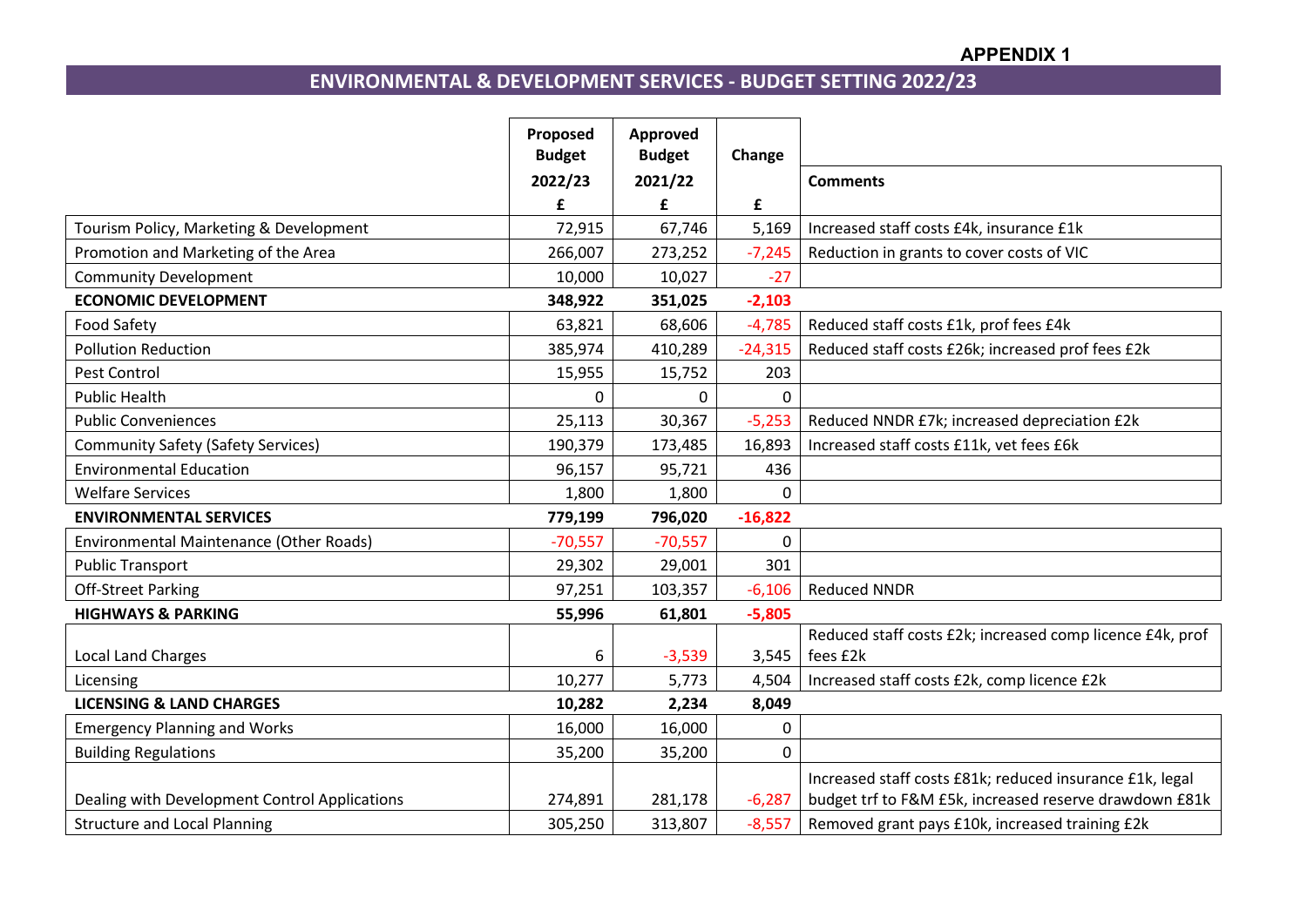| <b>Street Name &amp; Numbering</b>            | $-6,986$  | $-7,556$  | 570        |                                                            |
|-----------------------------------------------|-----------|-----------|------------|------------------------------------------------------------|
| <b>PLANNING</b>                               | 624,354   | 638,628   | $-14,274$  |                                                            |
|                                               |           |           |            | Reduced staff costs £2k; increased depreciation £18k,      |
| <b>Grounds Maintenance</b>                    | 674,977   | 653,399   | 21,578     | HRA recharge reduction £6k                                 |
|                                               |           |           |            | Increased staff costs £5k, tools £1k; increased income     |
| Street Cleansing (not chargeable to highways) | 531,284   | 540,678   | $-9,394$   | £2k, reduced depreciation £14k                             |
| <b>STREET SCENE</b>                           | 1,206,261 | 1,194,076 | 12,185     |                                                            |
|                                               |           |           |            | Increased staff costs £12k, bins £5k, waste disposal £32k; |
|                                               |           |           |            | reduced depreciation £178k, insurance £3k, increased       |
| <b>Household Waste Collection</b>             | 1,581,052 | 1,745,163 | $-164,111$ | DCC income £34k                                            |
|                                               |           |           |            | Increased internal recharges £14k, increased waste         |
| <b>Trade Waste Collection</b>                 | $-98,559$ | $-99,563$ | 1,004      | disposal costs £15k                                        |
|                                               |           |           |            | Increased vehicle hire £8k, disposal costs £8k, insurance  |
|                                               |           |           |            | £11k, contract income increase £22k, reduced reserve       |
| Recycling                                     | 429,938   | 417,249   | 12,689     | funding £8k                                                |
| Direct Services Central Admin                 | 346,843   | 347,325   | $-482$     |                                                            |
|                                               |           |           |            | Increased fuel £37k, spare parts £23k, insurance £18k,     |
| <b>Transport Services</b>                     | 843,159   | 760,974   | 82,185     | subscription £4k                                           |
| <b>WASTE &amp; TRANSPORT</b>                  | 3,102,433 | 3,171,147 | $-68,714$  |                                                            |
|                                               | 6,127,447 | 6,214,931 | $-87,485$  |                                                            |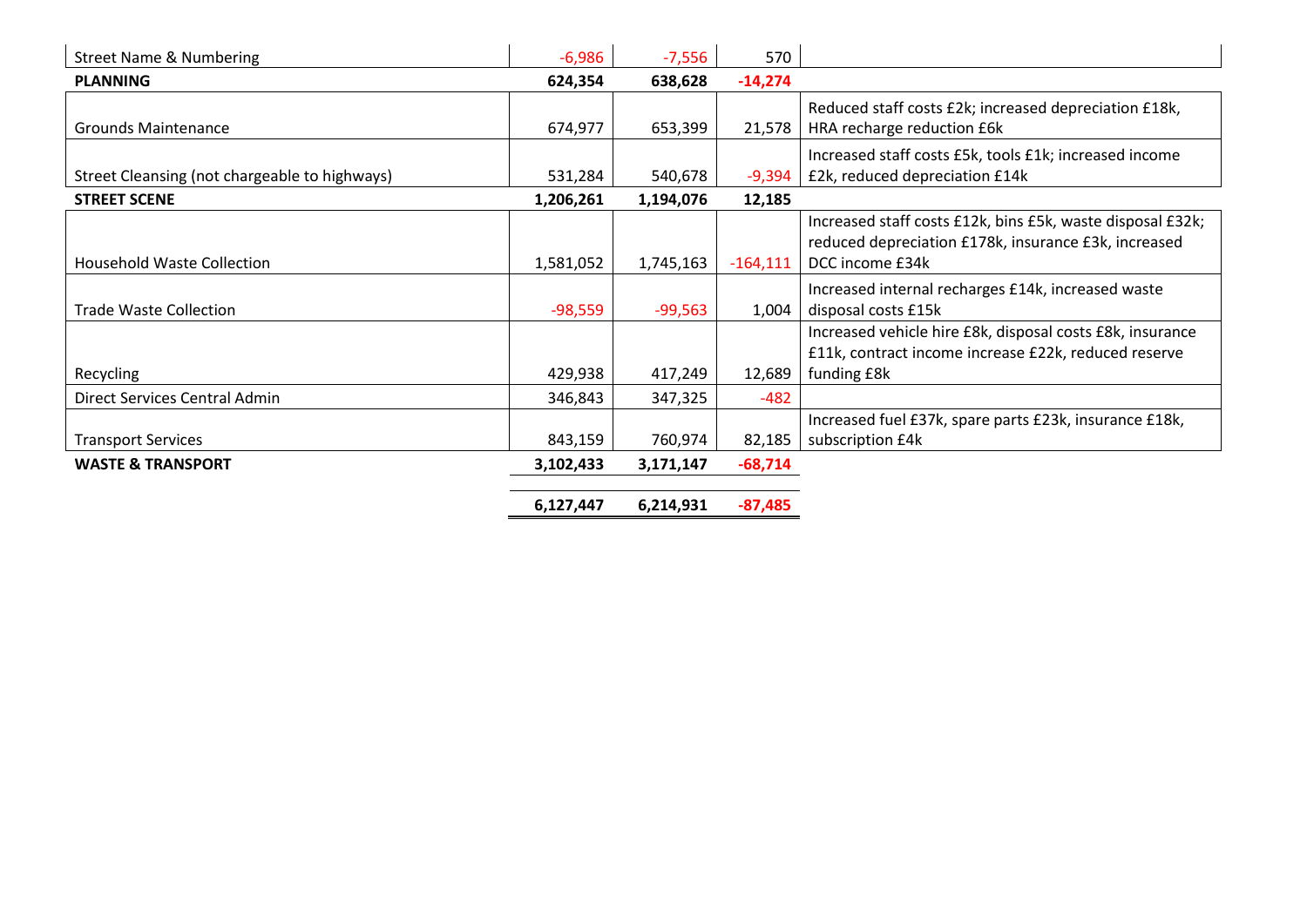# **PROPOSED FEES AND CHARGES 2022/23 APPENDIX 2**

VAT WILL BE CHARGED WHERE APPLICABLE AT THE APPROPRIATE RATE

| <b>LAND AND PROPERTY CHARGES</b>                      | Fee 2021/22<br>£:P | <b>Proposed</b><br>Fee 2022/23 | <b>Notes</b> |
|-------------------------------------------------------|--------------------|--------------------------------|--------------|
| <b>LOCAL LAND CHARGE Searches</b>                     |                    |                                |              |
| <b>LLCI Local Land Charges Residential</b>            | 25.00              | 25.00                          |              |
| <b>LLCI Local Land Charges Commercial</b>             | 40.00              | 40.00                          |              |
| CON 29R (required form) Residential                   | 55.00              | 55.00                          |              |
| CON 29R (required form) Commercial                    | 120.00             | 120.00                         |              |
| Full Standard Search (LLC1 & CON 29R) Residential     | 80.00              | 80.00                          |              |
| Full Standard Search (LLC1 & CON 29R) Commercial      | 160.00             | 160.00                         |              |
| CON 29 (optional form) Other Questions - Each Enquiry | 17.00              | 17.00                          |              |
| Each Additional Enquiry (applicant's own question)    | 25.00              | 25.00                          |              |
| <b>Additional Parcel of Land</b>                      | 35.00              | 35.00                          |              |
| <b>CON 29 Component Elements</b>                      |                    |                                |              |
| Planning Decisions Residential (Each)                 | 0.75               | 0.75                           |              |
| Planning Decisions Commercial (Each)                  | 4.00               | 4.00                           |              |
| <b>Building Regulations Residential (Each)</b>        | 0.75               | 0.75                           |              |
| <b>Building Regulations Commercial (Each)</b>         | 4.00               | 4.00                           |              |
| Planning Designations & Proposals Residential         | 0.75               | 0.75                           |              |
| Planning Designations & Proposals Commercial          | 2.30               | 2.30                           |              |
| <b>Highways Related</b>                               | 30.00              | 30.00                          |              |
| Land Required for Public Purposes Residential         |                    |                                |              |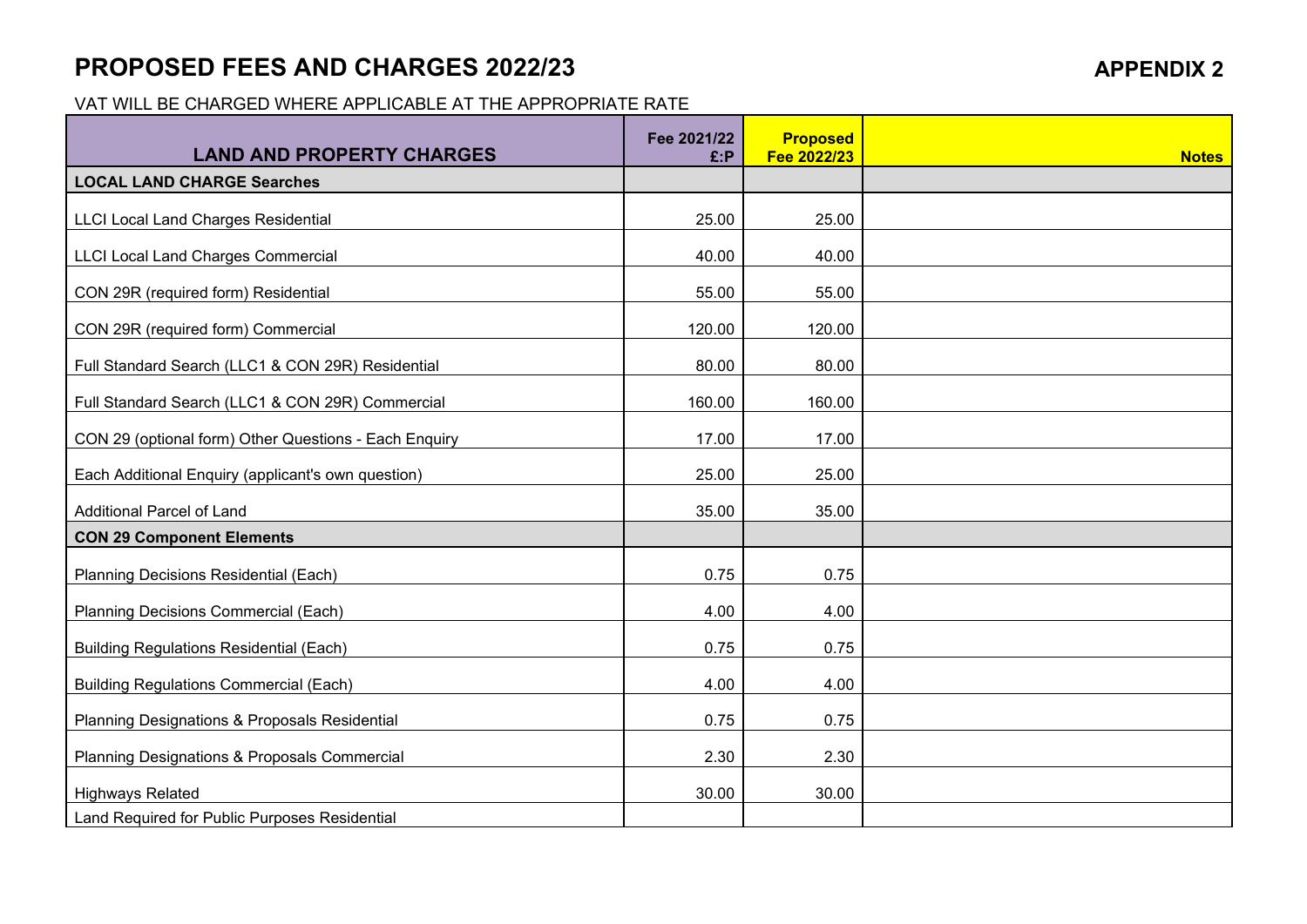|                                                                           | 0.75                | 0.75                           |  |
|---------------------------------------------------------------------------|---------------------|--------------------------------|--|
| Land Required for Public Purposes Commercial                              | 2.30                | 2.30                           |  |
| Nearby Railway Schemes Residential                                        | 0.75                | 0.75                           |  |
|                                                                           | 2.30                | 2.30                           |  |
| Nearby Railway Schemes Commercial                                         |                     |                                |  |
| <b>Outstanding Notices Residential (Each)</b>                             | 0.75                | 0.75                           |  |
| <b>Outstanding Notices Commercial (Each)</b>                              | 2.30                | 2.30                           |  |
| <b>Contravention of Building Regulations Residential</b>                  | 0.75                | 0.75                           |  |
| <b>Contravention of Building Regulations Commercial</b>                   | 2.30                | 2.30                           |  |
| Notices, Orders, Directions & Proceedings under Planning Acts Residential | 0.75                | 0.75                           |  |
| Notices, Orders, Directions & Proceedings under Planning Acts Commercial  | 2.30                | 2.30                           |  |
| Conservation Area Residential (Each)                                      | 0.75                | 0.75                           |  |
| Conservation Area Commercial (Each)                                       | 2.30                | 2.30                           |  |
| <b>Compulsory Purchase Residential</b>                                    | 0.75                | 0.75                           |  |
| <b>Compulsory Purchase Commercial</b>                                     | 2.30                | 2.30                           |  |
| <b>Contaminated Land Residential</b>                                      | 0.75                | 0.75                           |  |
| <b>Contaminated Land Commercial</b>                                       | 2.30                | 2.30                           |  |
| Assets of Community Value Residential                                     | 0.75                | 0.75                           |  |
| Assets of Community Value Commercial                                      | 2.30                | 2.30                           |  |
| <b>LICENSING FEES</b>                                                     | Fee 2021/22<br>E: P | <b>Proposed</b><br>Fee 2022/23 |  |
| <b>PRIVATE HIRE LICENCES</b>                                              |                     |                                |  |
| Vehicle                                                                   | 215.00              | 215.00                         |  |
| Hire Vehicle                                                              | 121.00              | 121.00                         |  |
| Operator 1 to 5 cars                                                      | 382.00              | 382.00                         |  |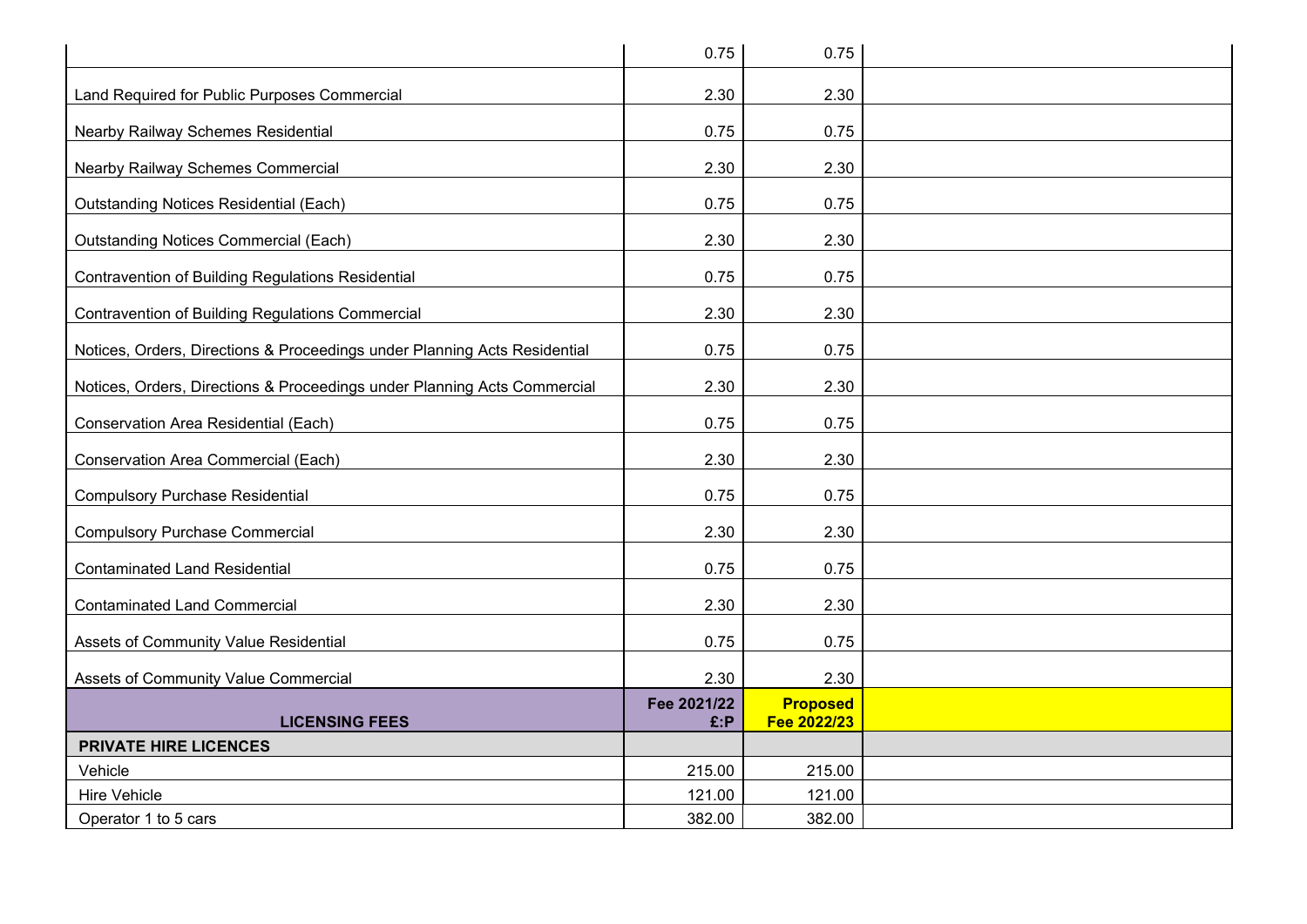| Operator 6 to 20 cars                                                                 | 505.00 | 505.00 |                                                        |
|---------------------------------------------------------------------------------------|--------|--------|--------------------------------------------------------|
| Operator 21 to 50 cars                                                                | 684.00 | 684.00 |                                                        |
| Operator 51 cars or more                                                              | 893.00 | 893.00 |                                                        |
| Driver (3 years)                                                                      | 331.00 | 331.00 |                                                        |
| Driver (2 years)                                                                      | 235.00 | 235.00 |                                                        |
| Driver (1 year)                                                                       | 150.00 | 150.00 |                                                        |
| Transfer of vehicle licence to another person                                         | 38.00  | 38.00  |                                                        |
| Re-test of vehicle                                                                    | 31.00  | 31.00  |                                                        |
| Depot non-attendance fee                                                              | 31.00  | 31.00  |                                                        |
| Trailer                                                                               | 25.00  | 25.00  |                                                        |
| Knowledge Test                                                                        | 38.40  | 38.40  |                                                        |
| Change of licence details (not requiring another type of application)                 | 10.50  | 10.50  |                                                        |
| Copy of a paper licence, or the replacement of a badge/plate                          | 10.50  | 10.50  |                                                        |
| Replacement of a badge/plate                                                          | 15.00  | 15.00  |                                                        |
| Plate platforms                                                                       | 10.00  | 10.00  |                                                        |
| Plate magnets                                                                         | 20.00  | 37.00  | Cost to the Authority from the suppliers               |
| <b>FOOD EXPORT CERTIFICATES</b>                                                       |        |        |                                                        |
| <b>Food Export Certificates</b>                                                       | 56.00  | 57.50  | 2.3% (average of CPI & RPI) increase to cover<br>costs |
| Food Export Certificates (electronic)                                                 | 46.00  | 47.00  | 2.3% (average of CPI & RPI) increase to cover<br>costs |
| Primary Authority agreement charges (hourly rate)                                     | 66.00  | 67.50  | 2.3% (average of CPI & RPI) increase to cover<br>costs |
| Whole register                                                                        | 21.00  | 21.00  |                                                        |
| Single page - owner of property concerned                                             | 0.00   | 0.00   |                                                        |
| Single page - Any other party                                                         | 7.30   | 7.30   |                                                        |
| <b>Register of Food Premises</b>                                                      |        |        |                                                        |
| Whole register                                                                        | 57.70  | 57.70  |                                                        |
| Single registration - proprietor of food business concerned                           | 0.00   | 0.00   |                                                        |
| Single registration - Any other party                                                 | 18.90  | 18.90  |                                                        |
| Food hygiene re-inspection at the request of the food business operator               | 125.00 | 125.00 |                                                        |
| <b>Animal Licences</b>                                                                |        |        |                                                        |
| Pet shops - Grant of Licence - Application Fee (with more than one type of<br>animal) | 275.00 | 380.00 | Increase due to actual time taken to inspect           |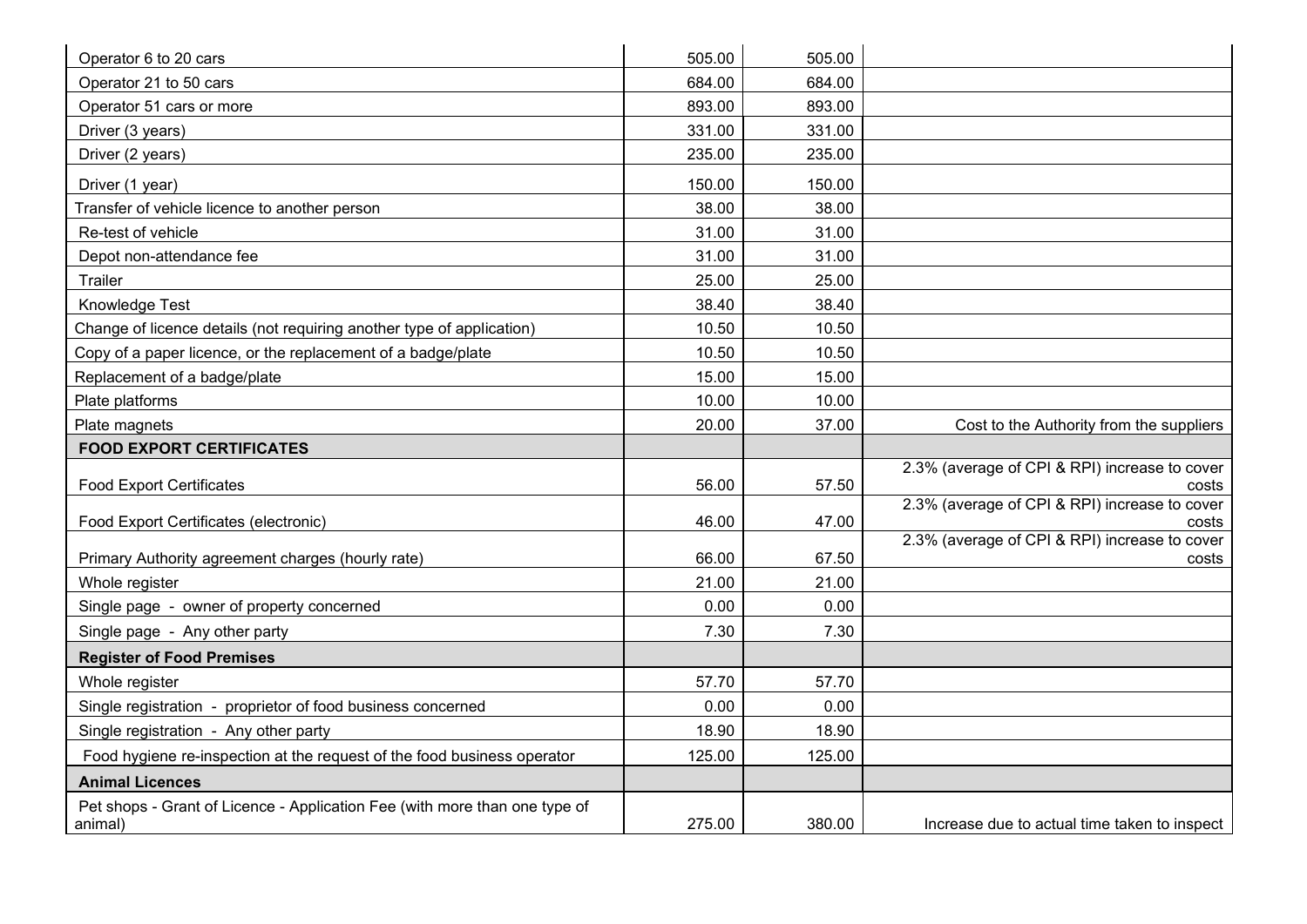| Pet shops - Grant of Licence - Licence Fee (with more than one type of<br>animal)                                                       | 177.00 | 185.00 | Increase due to actual time taken to inspect                                   |
|-----------------------------------------------------------------------------------------------------------------------------------------|--------|--------|--------------------------------------------------------------------------------|
| Pet shops - Renewal - Application Fee (with more than one type of animal)                                                               | 275.00 | 380.00 | Increase due to actual time taken to inspect                                   |
| Pet shops - Renewal - Licence Fee (with more than one type of animal)                                                                   | 177.00 | 185.00 | Increase due to actual time taken to inspect                                   |
| Pet shops - Grant of Licence - Application Fee (with one type of animal)                                                                |        | 275.00 | Cost to the Authority for smaller pet shops                                    |
| Pet shops - Grant of Licence - Licence Fee (with one type of animal)                                                                    |        | 177.00 | Cost to the Authority for smaller pet shops                                    |
| Pet shops - Renewal - Application Fee (with one type of animal)                                                                         |        | 275.00 | Cost to the Authority for smaller pet shops                                    |
| Pet shops - Renewal - Licence Fee (with one type of animal)                                                                             |        | 177.00 | Cost to the Authority for smaller pet shops                                    |
| Riding establishments - Application Fee                                                                                                 | 195.00 | 275.00 | Increase due to actual time taken to inspect                                   |
| Riding establishments - Licence Fee                                                                                                     | 159.00 | 175.00 | Increase due to actual time taken to inspect                                   |
| Animal Boarding establishments - Home Boarding or Doggy Day Care -<br><b>Application Fee</b>                                            | 146.00 | 146.00 |                                                                                |
| Animal Boarding establishments - Home Boarding or Doggy Day Care -<br>Licence Fee                                                       | 94.00  | 94.00  |                                                                                |
| Animal Boarding Establishments - Doggy Day Care - Application Fee                                                                       |        | 230.00 | Was included in home boarding but separate fee<br>needed                       |
|                                                                                                                                         |        | 120.00 | Was included in home boarding but separate fee                                 |
| Animal Boarding Establishments - Doggy Day Care - Licence Fee<br>Animal Boarding establishments - Kennels & Catteries - Application Fee | 232.00 | 275.00 | needed                                                                         |
| Animal Boarding establishments - Kennels & Catteries - Licence Fee                                                                      | 134.00 | 165.00 |                                                                                |
| Dangerous wild animals                                                                                                                  | 204.00 | 204.00 |                                                                                |
| Breeding of Dogs - Grant of licence - Application Fee                                                                                   | 242.00 | 242.00 |                                                                                |
| Breeding of Dogs - Grant of licence - Licence Fee                                                                                       | 145.00 | 145.00 |                                                                                |
| Breeding of Dogs - Renewal - Application Fee                                                                                            | 185.00 | 185.00 |                                                                                |
| Breeding of Dogs - Renewal - Licence Fee                                                                                                | 145.00 | 145.00 |                                                                                |
| Breeding of Dogs - Grant of licence - Kennel Breeding - Application Fee                                                                 |        | 305.00 | Separated from home breeding due to the<br>difference in cost to the Authority |
| Breeding of Dogs - Grant of licence - Kennel Breeding - Licence Fee                                                                     |        | 205.00 | Separated from home breeding due to the<br>difference in cost to the Authority |
| Breeding of Dogs - Renewal of licence - Kennel Breeding - Application Fee                                                               |        | 225.00 | Separated from home breeding due to the<br>difference in cost to the Authority |
| Breeding of Dogs - Renewal of licence - Kennel Breeding - Licence Fee                                                                   |        | 205.00 | Separated from home breeding due to the<br>difference in cost to the Authority |
| Keeping or Training Animals for Exhibition - Grant of Licence - Application<br>Fee                                                      | 166.00 | 205.00 | Increase due to actual time taken to inspect                                   |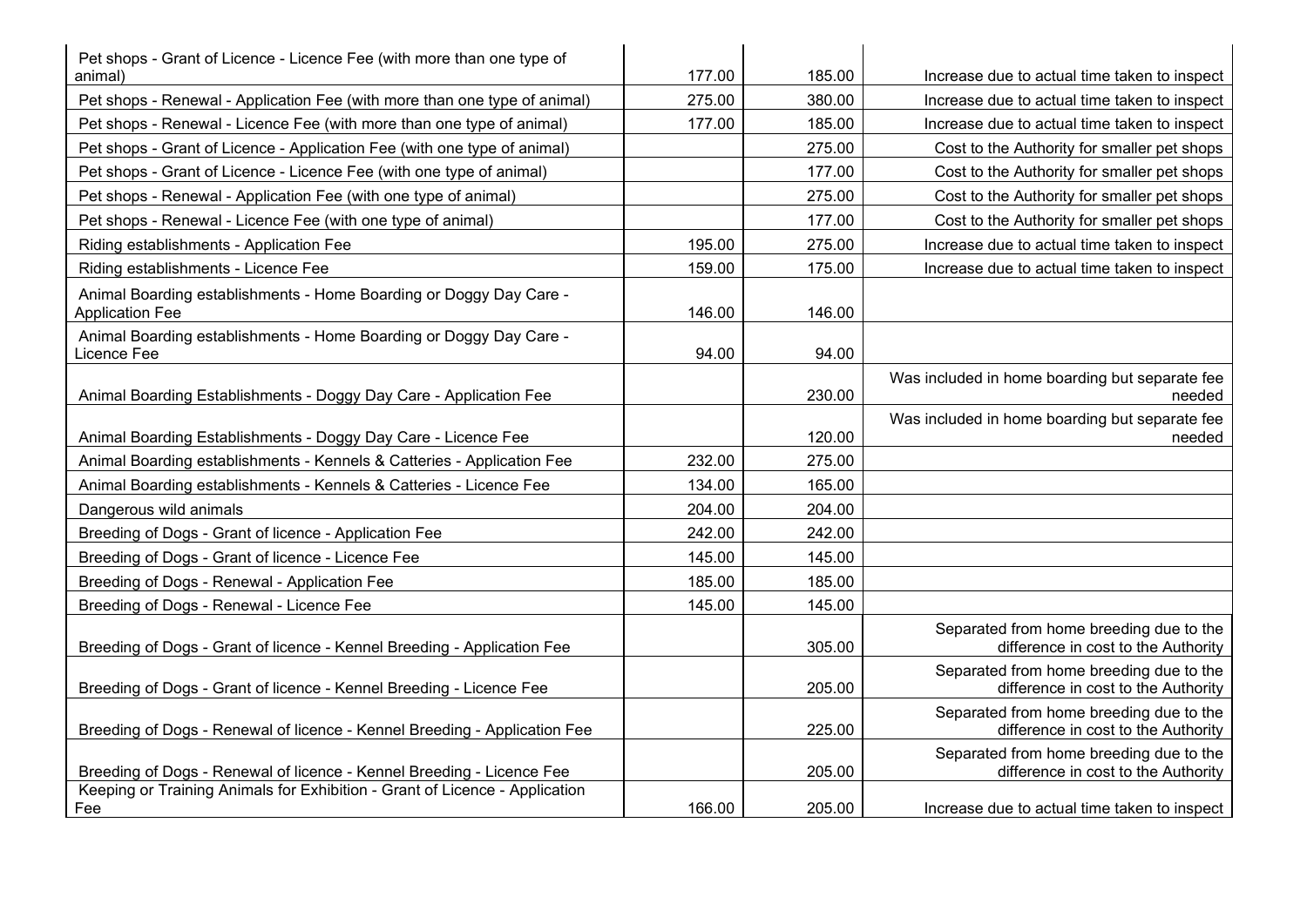| Keeping or Training Animals for Exhibition- Grant of Licence - Licence Fee        | 130.00                        | 120.00                        | Reviewed fees reduced cost                                               |
|-----------------------------------------------------------------------------------|-------------------------------|-------------------------------|--------------------------------------------------------------------------|
| Keeping or Training Animals for Exhibition - Renewal - Application Fee            | 166.00                        | 205.00                        | Increase due to actual time taken to inspect                             |
| Keeping or Training Animals for Exhibition - Renewal - Licence Fee                | 130.00                        | 120.00                        | Reviewed fees reduced cost                                               |
| Boarding Arranger - Application Fee                                               | 192.00                        | 210.00                        | Increase due to actual time taken to inspect                             |
|                                                                                   |                               |                               | Separate fee required for arranging the boarding of                      |
| Boarding Arranger - Licence Fee                                                   | 124.00                        | 124.00                        | dogs/cats due to the nature of the inspection and<br>application process |
|                                                                                   |                               |                               | Separate fee required for arranging the boarding of                      |
|                                                                                   |                               |                               | dogs/cats due to the nature of the inspection and                        |
| <b>Add Host Family Fee</b>                                                        | 118.00                        | 118.00                        | application process                                                      |
| Change of Details - Animal Licence                                                | 20.00                         | 20.00                         |                                                                          |
| Variation of Animal Licence                                                       | 147.00                        | 147.00                        |                                                                          |
| Re-inspection for risk rating purposes                                            | 120.00                        | 120.00                        |                                                                          |
| Additional application fee if applying for more than one licensable activity at a |                               |                               |                                                                          |
| time                                                                              | 100.00                        | 100.00                        |                                                                          |
| Inspection fee in relation to appeals (travel time will be added on to the time   |                               |                               |                                                                          |
| taken to inspect)                                                                 | £45 per hour                  | £45 per hour                  |                                                                          |
| Zoo Plus Vet Fees - (Grant 4 Years) (6 Year Renewal - Application Fee)            | 522.00                        | 522.00                        |                                                                          |
| Zoo Plus Vet Fees - (Grant 4 Years) (6 Year Renewal - Licence Fee)                | 222.00                        | 222.00                        |                                                                          |
| <b>Other Licences</b>                                                             |                               |                               |                                                                          |
|                                                                                   | £50.00 to                     | £50.00 to                     |                                                                          |
|                                                                                   | include the                   | include the                   |                                                                          |
|                                                                                   | first half of<br>viewing plus | first half of<br>viewing plus |                                                                          |
|                                                                                   | an additional                 | an additional                 |                                                                          |
|                                                                                   | fee of £20.00                 | fee of £20.00                 |                                                                          |
|                                                                                   | for every half                | for every half                |                                                                          |
|                                                                                   | hour or part                  | hour or part                  |                                                                          |
| <b>Film Classifications</b>                                                       | thereof                       | thereof                       |                                                                          |
| Street Trading - Grant/Renewal of consent - Application Fee                       | 206.00                        | 206.00                        |                                                                          |
| Street Trading - Grant/Renewal of consent - Consent Fee                           | 166.00                        | 166.00                        |                                                                          |
| <b>Street Trading - Special Events consent</b>                                    | 179.00                        | 179.00                        |                                                                          |
| Tattooist - Operator & Premises                                                   | 145.00                        | 145.00                        |                                                                          |
| Tattooist - Transfer                                                              | 48.00                         | 48.00                         |                                                                          |
| Tattooist - temporary registration (less than 30 days)                            | 77.00                         | 77.00                         |                                                                          |
| Sex establishment - Grant/Renewal - Application Fee                               | 1,980.00                      | 1,980.00                      |                                                                          |
| Sex establishment - Grant/Renewal - Licence Fee                                   | 630.00                        | 630.00                        |                                                                          |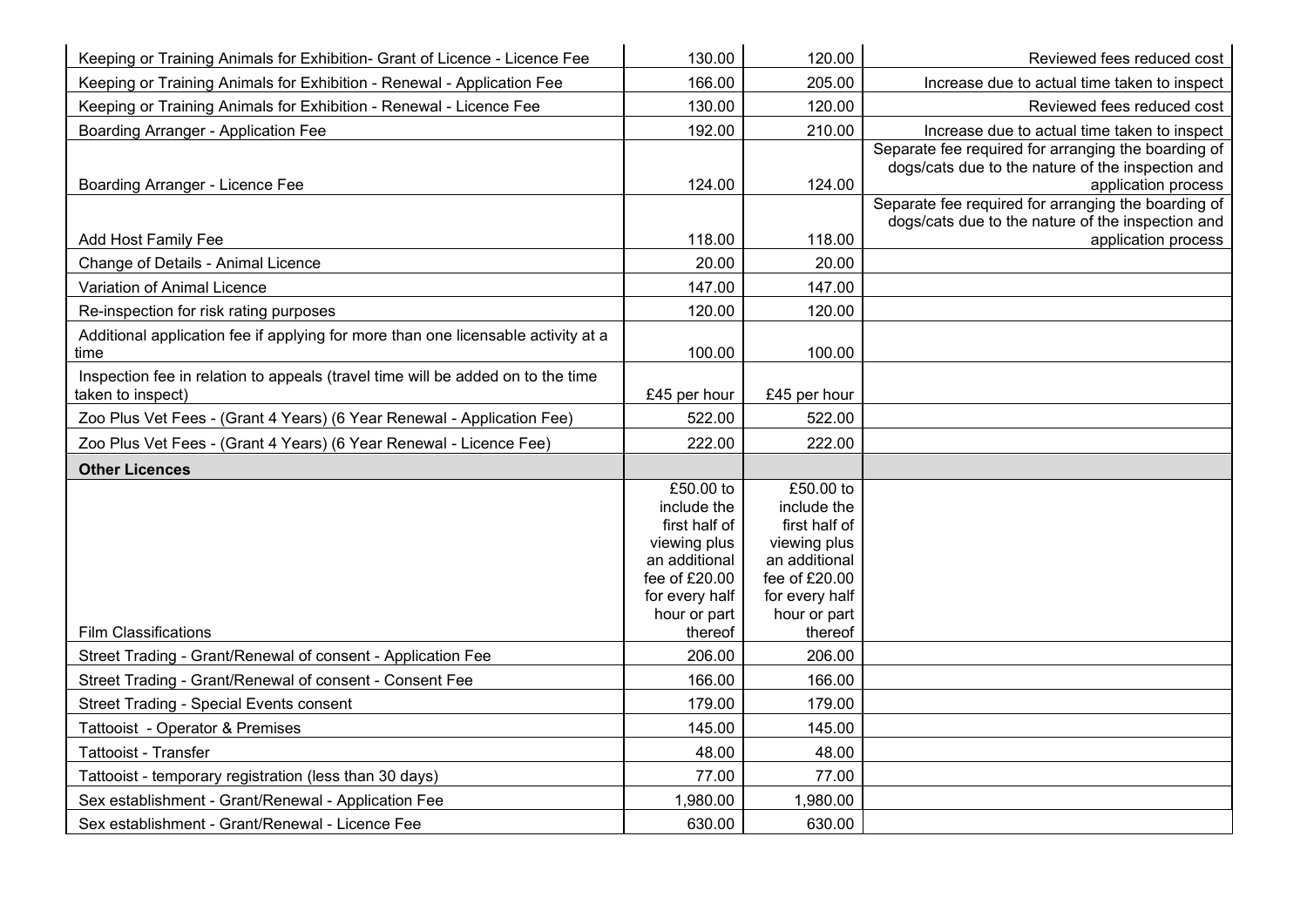| Sex establishment - Variation - Application Fee                                 | 1,825.00 | 1,825.00 |  |
|---------------------------------------------------------------------------------|----------|----------|--|
| Sex establishment - Variation - Licence Fee                                     | 393.00   | 393.00   |  |
| Sex establishment - Transfer - Application Fee                                  | 1,680.00 | 1,680.00 |  |
| Sex establishment - Transfer - Licence Fee                                      | 235.00   | 235.00   |  |
| Sex establishment - Change of details                                           | 28.00    | 28.00    |  |
| LICENCES & LICENSING (under the 2005 Regulations)                               |          |          |  |
| Premises licences & Club Premises Certificate - Application Fee                 |          |          |  |
| Rateable value - nil to £4,300 - Band A                                         | 100.00   | 100.00   |  |
| Rateable value - £4,300 to £33,000 - Band B                                     | 190.00   | 190.00   |  |
| Rateable value - £33,001 to £87,000 - Band C                                    | 315.00   | 315.00   |  |
| Rateable value - £87,001 to £125,000 - Band D                                   | 450.00   | 450.00   |  |
| Rateable value - £125,001 and above - Band E                                    | 635.00   | 635.00   |  |
| Premises Licences & Club Premises Certificate - Annual Fee                      |          |          |  |
| Rateable value - nil to £4,300 - Band A                                         | 70.00    | 70.00    |  |
| Rateable value - £4,300 to £33,000 - Band B                                     | 180.00   | 180.00   |  |
| Rateable value - £33,001 to £87,000 - Band C                                    | 295.00   | 295.00   |  |
| Rateable value - £87,001 to £125,000 - Band D                                   | 320.00   | 320.00   |  |
| Rateable value - £125,001 and above - Band E                                    | 350.00   | 350.00   |  |
| Variation Fee in Transition (relates to alcohol only)                           |          |          |  |
| Rateable value - nil to £4,300 - Band A                                         | 20.00    | 20.00    |  |
| Rateable value - £4,300 to £33,000 - Band B                                     | 60.00    | 60.00    |  |
| Rateable value - £33,001 to £87,000 - Band C                                    | 80.00    | 80.00    |  |
| Rateable value - £87,001 to £125,000 - Band D                                   | 100.00   | 100.00   |  |
| Rateable value - £125,001 and above - Band E                                    | 120.00   | 120.00   |  |
| Multiplier (mainly relates to town & city centre pubs) - Application Fee        |          |          |  |
| Rateable value - £87,001 to £125,000 - Band D                                   | 900.00   | 900.00   |  |
| Rateable value - £125,001 and above - Band E                                    | 1,905.00 | 1,905.00 |  |
| Rateable value - £87,001 to £125,000 - Band D                                   | 640.00   | 640.00   |  |
| Rateable value - £125,001 and above - Band E                                    | 1,050.00 | 1,050.00 |  |
| <b>Exceptionally large Events (additional to licence fee) - Application Fee</b> |          |          |  |
| Number = $5,000$ to 9,999                                                       | 1,000.00 | 1,000.00 |  |
| Number = 10,000 to 14,999                                                       | 2,000.00 | 2,000.00 |  |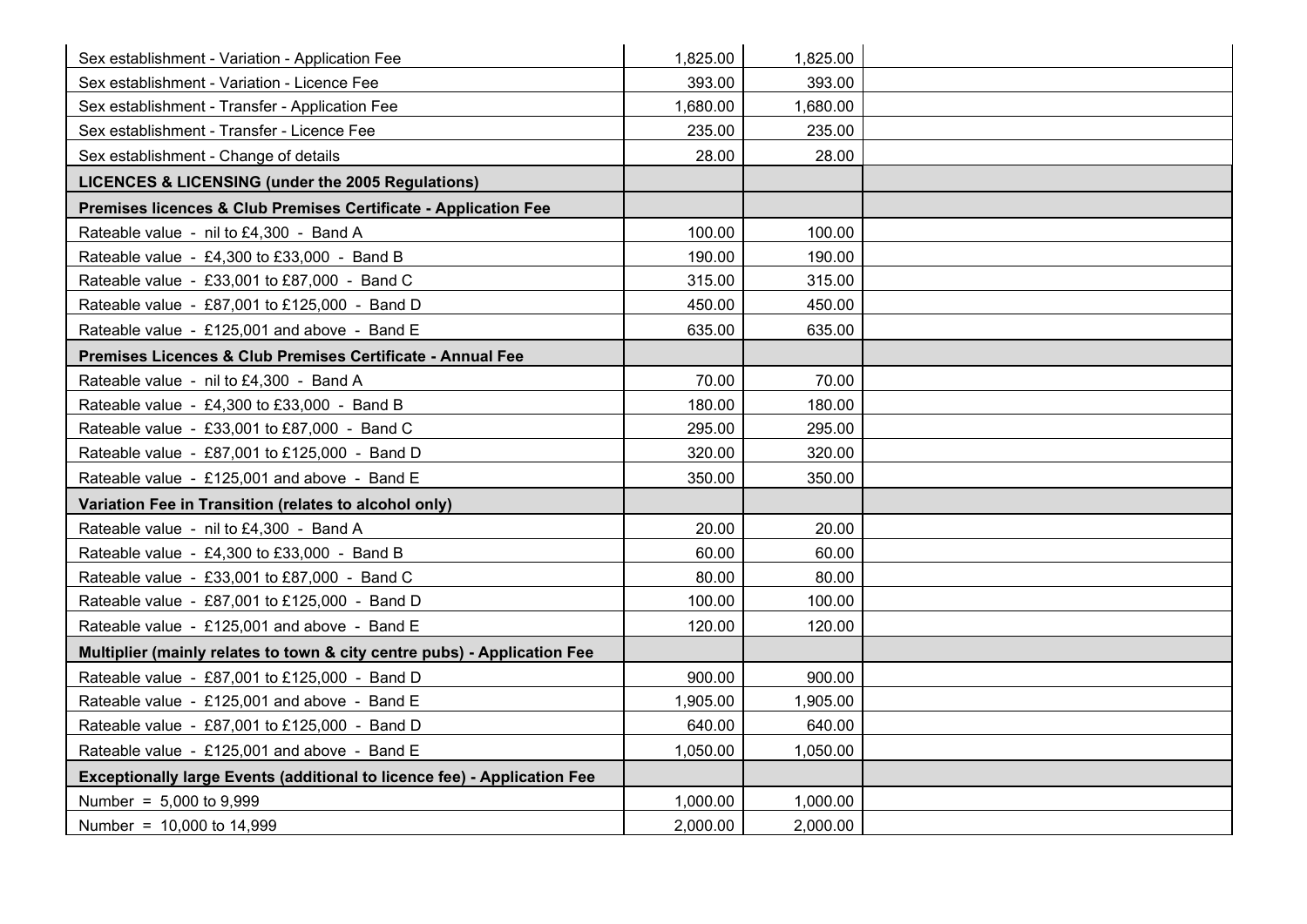| Number = 15,000 to 19,999                                                               | 4,000.00  | 4,000.00  |  |
|-----------------------------------------------------------------------------------------|-----------|-----------|--|
| Number = 20,000 to 29,999                                                               | 8,000.00  | 8,000.00  |  |
| Number = 30,000 to 39,999                                                               | 16,000.00 | 16,000.00 |  |
| Number = $40,000$ to $49,999$                                                           | 24,000.00 | 24,000.00 |  |
| Number = 50,000 to 59,999                                                               | 32,000.00 | 32,000.00 |  |
| Number = $60,000$ to $69,999$                                                           | 40,000.00 | 40,000.00 |  |
| Number = 70,000 to 79,999                                                               | 48,000.00 | 48,000.00 |  |
| Number = 80,000 to 89,999                                                               | 56,000.00 | 56,000.00 |  |
| Number = $90,000$ and over                                                              | 64,000.00 | 64,000.00 |  |
| <b>Exceptionally large Events (additional to licence fee) - Annual Fee</b>              |           |           |  |
| Number = $5,000$ to $9,999$                                                             | 500.00    | 500.00    |  |
| Number = $10,000$ to 14,999                                                             | 1,000.00  | 1,000.00  |  |
| Number = 15,000 to 19,999                                                               | 2,000.00  | 2,000.00  |  |
| Number = 20,000 to 29,999                                                               | 4,000.00  | 4,000.00  |  |
| Number = 30,000 to 39,999                                                               | 8,000.00  | 8,000.00  |  |
| Number = $40,000$ to $49,999$                                                           | 12,000.00 | 12,000.00 |  |
| Number = 50,000 to 59,999                                                               | 16,000.00 | 16,000.00 |  |
| Number = $60,000$ to $69,999$                                                           | 20,000.00 | 20,000.00 |  |
| Number = 70,000 to 79,999                                                               | 24,000.00 | 24,000.00 |  |
| Number = 80,000 to 89,999                                                               | 28,000.00 | 28,000.00 |  |
| Number = $90,000$ and over                                                              | 32,000.00 | 32,000.00 |  |
| Permitted Temporary Activities, Personal Licences & Miscellaneous                       |           |           |  |
| Section 25 - theft, loss, etc of premises licence or summary                            | 10.50     | 10.50     |  |
| Section 29 - application for a provisional statement where premises being<br>built etc. | 315.00    | 315.00    |  |
| Section 33 - notification of change of name or address                                  | 10.50     | 10.50     |  |
| Section 37 - application to vary licence to specify individual as premises              |           |           |  |
| supervisor                                                                              | 23.00     | 23.00     |  |
| Section 42 - application for transfer of premises licence                               | 23.00     | 23.00     |  |
| Section 47 - interim authority notice following death etc of licence holder             | 23.00     | 23.00     |  |
| Section 79 - theft, loss etc of certificate or summary                                  | 10.50     | 10.50     |  |
| Section 82 - notification of change of name or alteration of rules of club              | 10.50     | 10.50     |  |
| Section 83(1) or (2) - change of relevant registered address of club                    | 10.50     | 10.50     |  |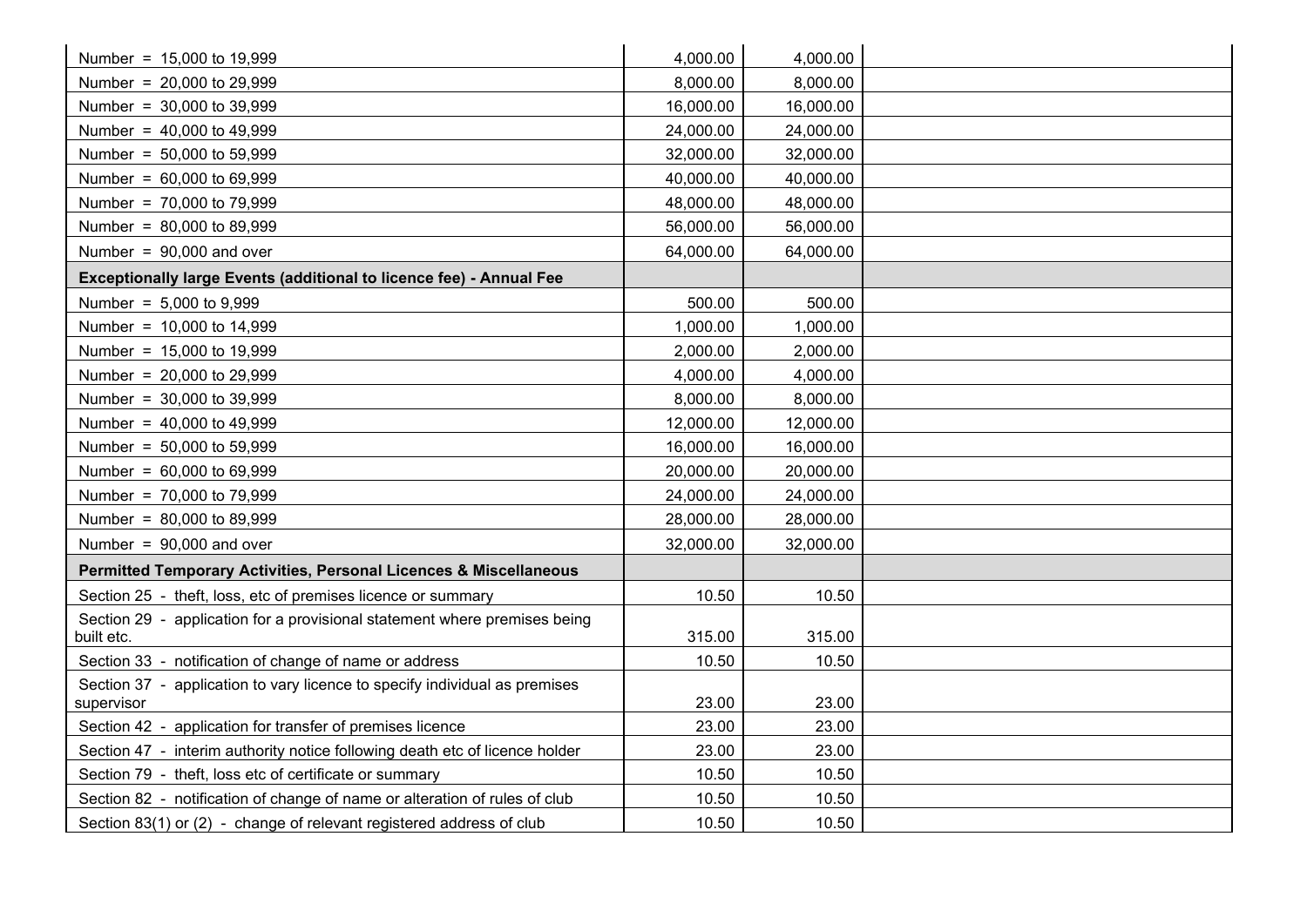| Section 100 - temporary event notice                                      | 21.00     | 21.00     |  |
|---------------------------------------------------------------------------|-----------|-----------|--|
| Section 110 - theft, loss, etc of temporary event notice                  | 10.50     | 10.50     |  |
| Section 117 - application for a grant or renewal of personal licence      | 37.00     | 37.00     |  |
| Section 126 - theft, loss etc of personal licence                         | 10.50     | 10.50     |  |
| Section 127 - duty to notify change of name or address                    | 10.50     | 10.50     |  |
| Section 178 - right of freeholder etc to be notified of licensing matters | 21.00     | 21.00     |  |
| <b>LICENCES UNDER THE GAMBLING ACT 2005</b>                               |           |           |  |
| Premises Licence Fee - regulation SI2007/479 - maximum fee                |           |           |  |
| New Application - New small Casinos                                       | 8,000.00  | 8,000.00  |  |
| New Application - New large Casinos                                       | 10,000.00 | 10,000.00 |  |
| New Application - Regional Casino                                         | 15,000.00 | 15,000.00 |  |
| New Application - Bingo Club                                              | 1,276.00  | 1,276.00  |  |
| New Application - Betting premises (excluding tracks)                     | 1,276.00  | 1,276.00  |  |
| New Application - Tracks                                                  | 1,276.00  | 1,276.00  |  |
| New Application - Family entertainment centres                            | 1,063.00  | 1,063.00  |  |
| New Application - Adult gaming centres                                    | 1,063.00  | 1,063.00  |  |
| Annual Fee - New small Casinos                                            | 5,000.00  | 5,000.00  |  |
| Annual Fee - New large Casinos                                            | 10,000.00 | 10,000.00 |  |
| Annual Fee - Regional Casino                                              | 15,000.00 | 15,000.00 |  |
| Annual Fee - Bingo Club                                                   | 835.00    | 835.00    |  |
| Annual Fee - Betting premises (excluding tracks)                          | 536.00    | 536.00    |  |
| Annual Fee - Tracks                                                       | 777.00    | 777.00    |  |
| Annual Fee - Family entertainment centres                                 | 609.00    | 609.00    |  |
| Annual Fee - Adult entertainment centres                                  | 777.00    | 777.00    |  |
| Application to vary - New small Casinos                                   | 4,000.00  | 4,000.00  |  |
| Application to vary - New large Casinos                                   | 5,000.00  | 5,000.00  |  |
| Application to vary - Regional Casino                                     | 7,500.00  | 7,500.00  |  |
| Application to vary - Bingo Club                                          | 1,276.00  | 1,276.00  |  |
| Application to vary - Betting premises (excluding tracks)                 | 1,276.00  | 1,276.00  |  |
| Application to vary - Tracks                                              | 1,250.00  | 1,250.00  |  |
| Application to vary - Family entertainment centres                        | 1,000.00  | 1,000.00  |  |
| Application to vary - Adult gaming centres                                | 1,000.00  | 1,000.00  |  |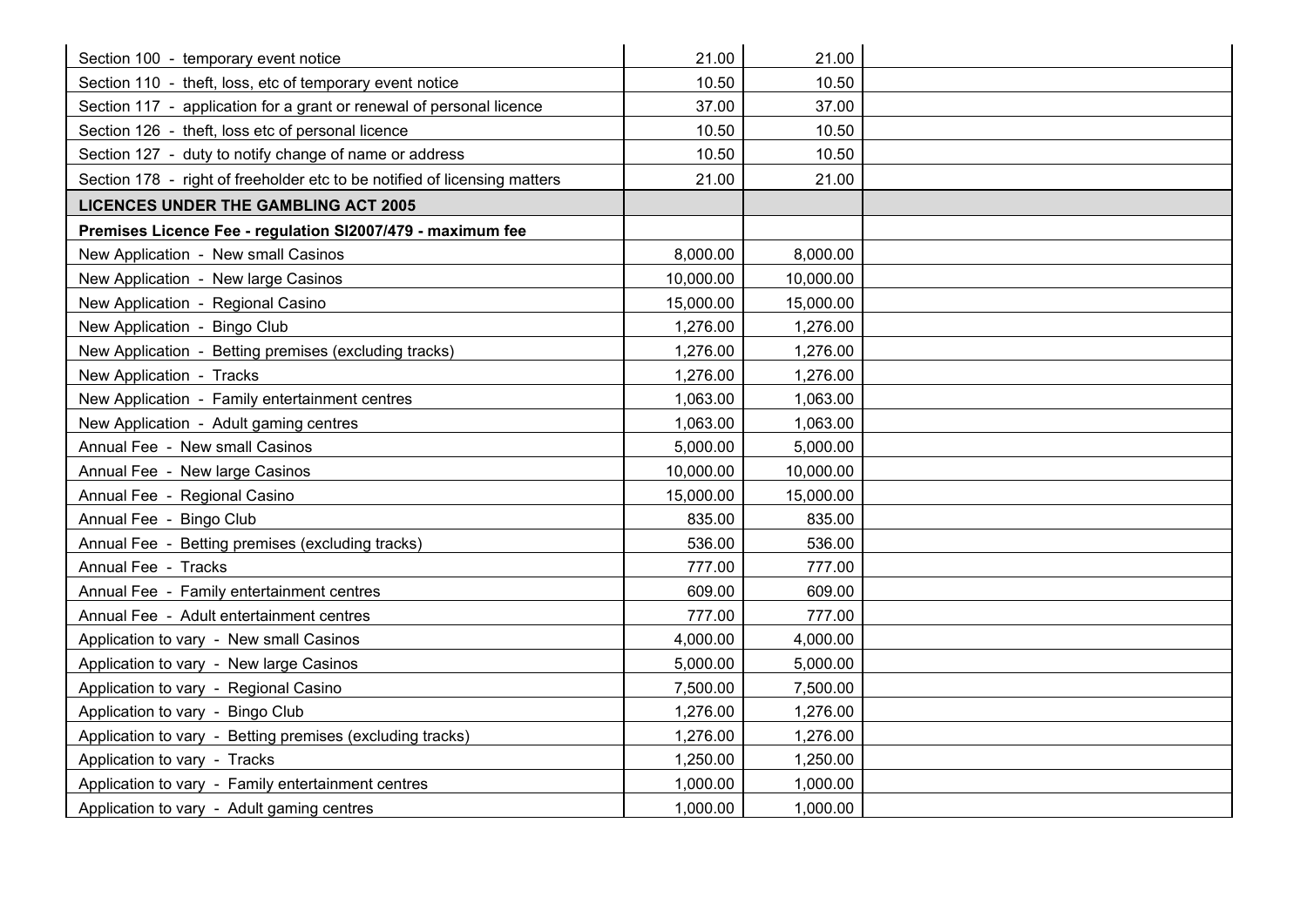| Application to transfer - Existing Casinos                                  | 1,350.00  | 1,350.00  |  |
|-----------------------------------------------------------------------------|-----------|-----------|--|
| Application to transfer - New small Casinos                                 | 1,800.00  | 1,800.00  |  |
| Application to transfer - New large Casinos                                 | 2,150.00  | 2,150.00  |  |
| Application to transfer - Regional Casino                                   | 6,500.00  | 6,500.00  |  |
| Application to transfer - Bingo Club                                        | 451.00    | 451.00    |  |
| Application to transfer - Betting premises (excluding tracks)               | 451.00    | 451.00    |  |
| Application to transfer - Tracks                                            | 451.00    | 451.00    |  |
| Application to transfer - Family entertainment centres                      | 451.00    | 451.00    |  |
| Application to transfer - Adult gaming centres                              | 451.00    | 451.00    |  |
| Application for reinstatement - Existing Casinos                            | 1,350.00  | 1,350.00  |  |
| Application for reinstatement - New small Casinos                           | 1,800.00  | 1,800.00  |  |
| Application for reinstatement - New large Casinos                           | 2,150.00  | 2,150.00  |  |
| Application for reinstatement - Regional Casino                             | 1,350.00  | 1,350.00  |  |
| Application for reinstatement - Bingo Club                                  | 451.00    | 451.00    |  |
| Application for reinstatement - Betting premises (excluding tracks)         | 451.00    | 451.00    |  |
| Application for reinstatement - Tracks                                      | 451.00    | 451.00    |  |
| Application for reinstatement - Family entertainment centres                | 451.00    | 451.00    |  |
| Application for reinstatement - Adult gaming centres                        | 451.00    | 451.00    |  |
| Application for provisional statement - New small Casinos                   | 8,000.00  | 8,000.00  |  |
| Application for provisional statement - New large Casinos                   | 10,000.00 | 10,000.00 |  |
| Application for provisional statement - Regional Casino                     | 15,000.00 | 15,000.00 |  |
| Application for provisional statement - Bingo Club                          | 1,276.00  | 1,276.00  |  |
| Application for provisional statement - Betting premises (excluding tracks) | 1,276.00  | 1,276.00  |  |
| Application for provisional statement - Tracks                              | 1,276.00  | 1,276.00  |  |
| Application for provisional statement - Family entertainment centres        | 1,063.00  | 1,063.00  |  |
| Application for provisional statement - Adult gaming centres                | 1,063.00  | 1,063.00  |  |
| Licence Application (Provisional statement holders) - New small Casinos     | 3,000.00  | 3,000.00  |  |
| Licence Application (Provisional statement holders) - New large Casinos     | 5,000.00  | 5,000.00  |  |
| Licence Application (Provisional statement holders) - Regional Casino       | 8,000.00  | 8,000.00  |  |
| Licence Application (Provisional statement holders) - Bingo Club            | 451.00    | 451.00    |  |
| Licence Application (Provisional statement holders) - Betting premises      |           |           |  |
| (excluding tracks)                                                          | 451.00    | 451.00    |  |
| Licence Application (Provisional statement holders) - Tracks                | 451.00    | 451.00    |  |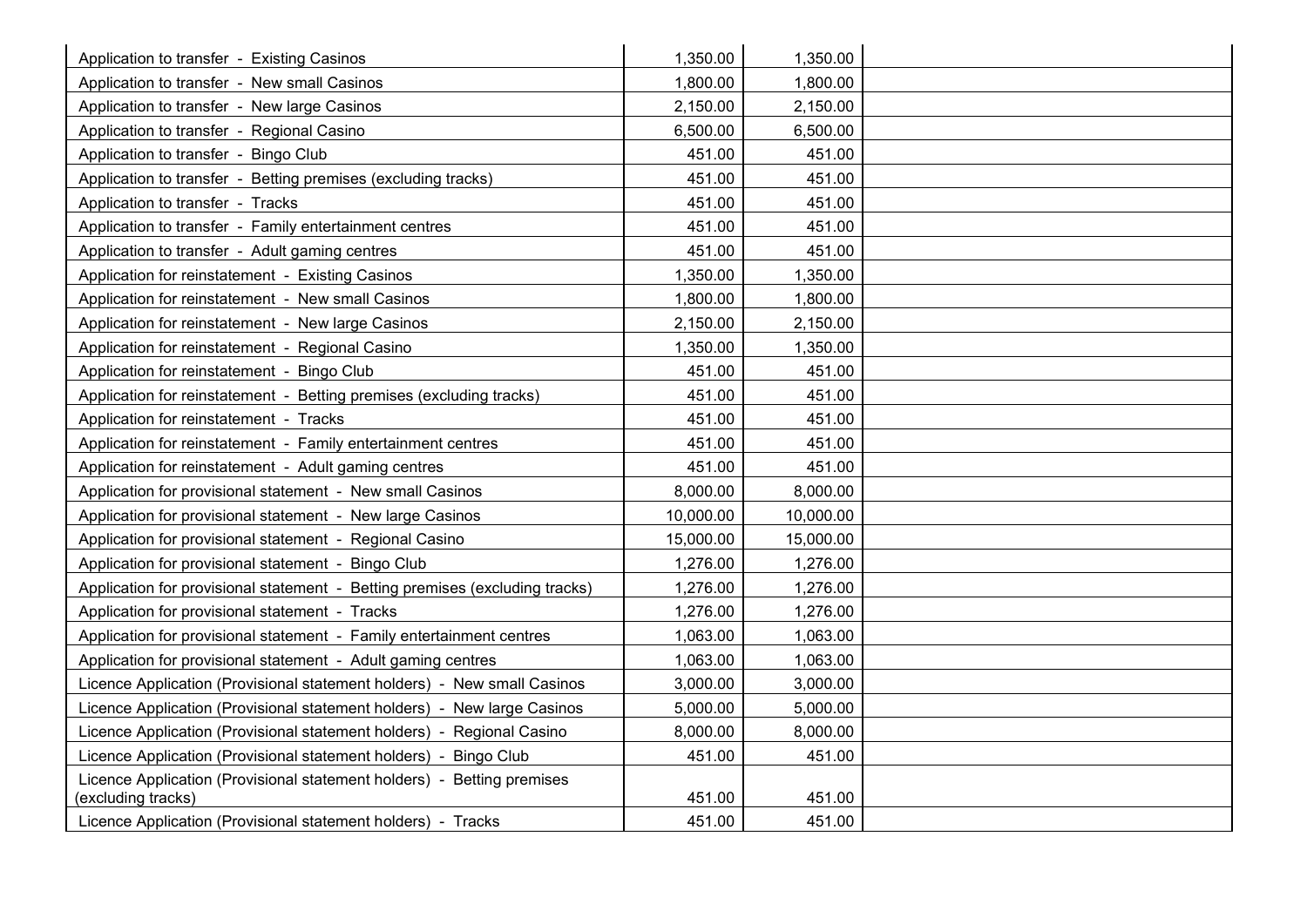| Licence Application (Provisional statement holders) - Family entertainment<br>centres | 451.00 | 451.00 |  |
|---------------------------------------------------------------------------------------|--------|--------|--|
| Licence Application (Provisional statement holders) - Adult gaming centres            | 451.00 | 451.00 |  |
| Copy licence - New small Casinos                                                      | 17.00  | 17.00  |  |
| Copy licence - New large Casinos                                                      | 17.00  | 17.00  |  |
| Copy licence - Regional Casino                                                        | 17.00  | 17.00  |  |
| Copy licence - Bingo Club                                                             | 17.00  | 17.00  |  |
| Copy licence - Betting premises (excluding tracks)                                    | 17.00  | 17.00  |  |
| Copy licence - Tracks                                                                 | 17.00  | 17.00  |  |
| Copy licence - Family entertainment centres                                           | 17.00  | 17.00  |  |
| Copy licence - Adult gaming centres                                                   | 17.00  | 17.00  |  |
| Notification of change - Existing Casinos                                             | 42.00  | 42.00  |  |
| Notification of change - New small Casinos                                            | 42.00  | 42.00  |  |
| Notification of change - New large Casinos                                            | 42.00  | 42.00  |  |
| Notification of change - Regional Casino                                              | 42.00  | 42.00  |  |
| Notification of change - Bingo Club                                                   | 42.00  | 42.00  |  |
| Notification of change - Betting premises (excluding tracks)                          | 42.00  | 42.00  |  |
| Notification of change - Tracks                                                       | 42.00  | 42.00  |  |
| Notification of change - Family entertainment centres                                 | 42.00  | 42.00  |  |
| Notification of change - Adult gaming centres                                         | 42.00  | 42.00  |  |
| Temporary Use Notice - GA2005                                                         | 127.00 | 127.00 |  |
| Permits - SI2007454 & SI2007/455 - set by the Secretary of State                      |        |        |  |
| Application fee - FEC Gaming machine                                                  | 300.00 | 300.00 |  |
| Application fee - Prize Gaming                                                        | 300.00 | 300.00 |  |
| Application fee - Alcohol licences premises - notification of 2 or fewer<br>machines  | 50.00  | 50.00  |  |
| Application fee - Alcohol licences premises - notification of more than 2<br>machines | 150.00 | 150.00 |  |
| Application fee - Club Gaming permit                                                  | 200.00 | 200.00 |  |
| Application fee - Club Gaming machine permit                                          | 200.00 | 200.00 |  |
| Application fee - Club Gaming permit (fast track application)                         | 100.00 | 100.00 |  |
| Application fee - Club Gaming machine permit (fast track application)                 | 100.00 | 100.00 |  |
| Application fee - Small Society Lottery Registration                                  | 40.00  | 40.00  |  |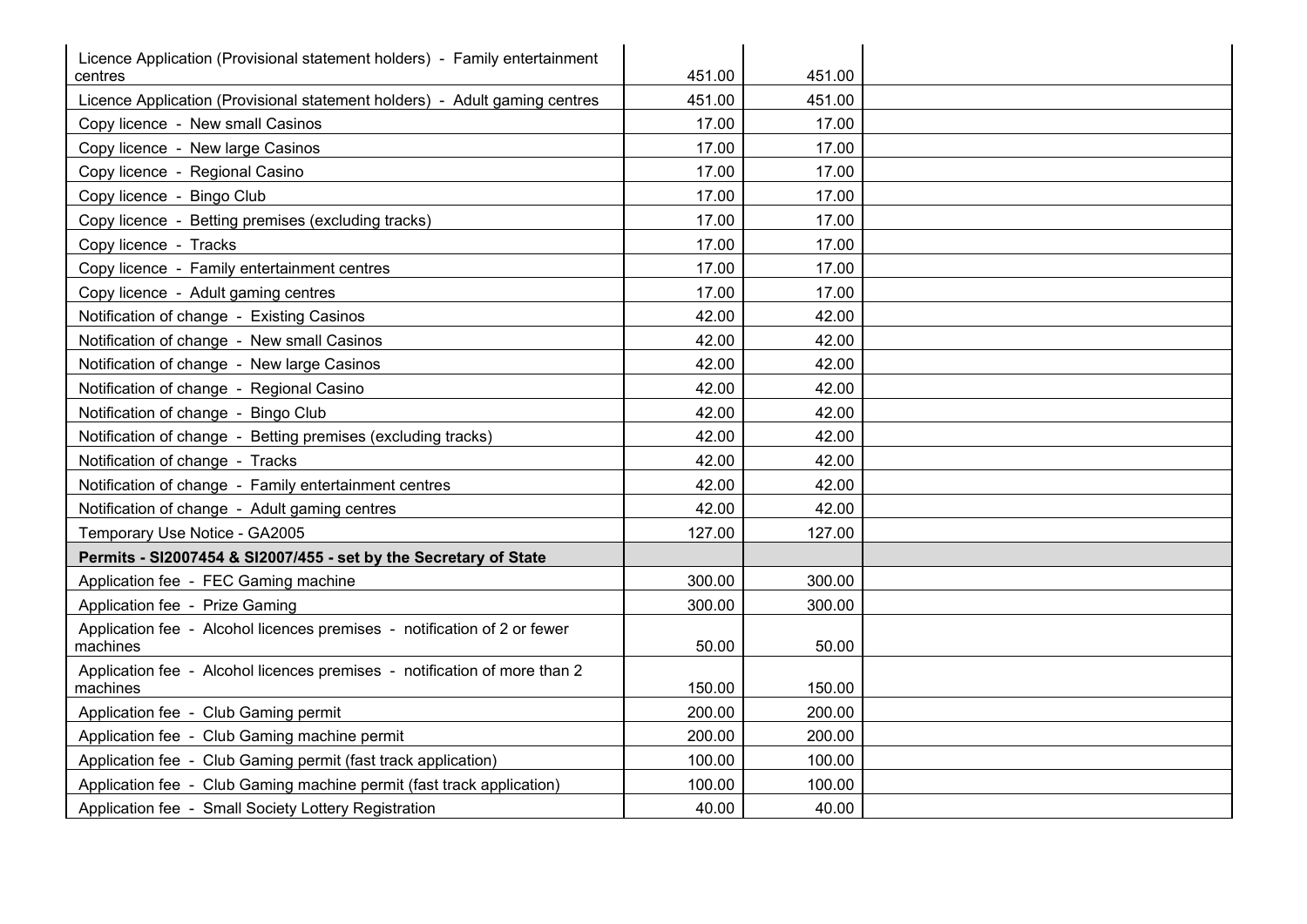| Annual fee - Alcohol licences premises - notification of more than 2      |                |                |  |
|---------------------------------------------------------------------------|----------------|----------------|--|
| machines<br>Annual fee - Club Gaming permit                               | 50.00<br>50.00 | 50.00<br>50.00 |  |
| Annual fee - Club Gaming machine permit                                   | 50.00          | 50.00          |  |
| Annual fee - Small Society Lottery Registration                           | 20.00          | 20.00          |  |
| Renewal fee - FEC Gaming machine                                          | 300.00         | 300.00         |  |
| Renewal fee - Prize Gaming                                                | 300.00         | 300.00         |  |
| Renewal fee - Club Gaming permit                                          | 200.00         | 200.00         |  |
|                                                                           |                |                |  |
| Renewal fee - Club Gaming machine permit                                  | 200.00         | 200.00         |  |
| Change of name - FEC permits                                              | 25.00          | 25.00          |  |
| Change of name - Prize Gaming permits                                     | 25.00          | 25.00          |  |
| Change of name - Alcohol Licences Premises - more than 2 machines         | 25.00          | 25.00          |  |
| Copy of permit - FEC permits                                              | 15.00          | 15.00          |  |
| Copy of permit - Prize Gaming permits                                     | 15.00          | 15.00          |  |
| Copy of permit - Alcohol Licences Premises - more than 2 machines         | 15.00          | 15.00          |  |
| Copy of permit - Club Gaming permit                                       | 15.00          | 15.00          |  |
| Copy of permit - Club Gaming machine permit                               | 15.00          | 15.00          |  |
| Variation - Alcohol Licences Premises - more than 2 machines              | 100.00         | 100.00         |  |
| Variation - Club Gaming permit                                            | 100.00         | 100.00         |  |
| Variation - Club Gaming machine permit                                    | 100.00         | 100.00         |  |
| Transfer - Alcohol Licences Premises - more than 2 machines               | 25.00          | 25.00          |  |
| <b>SCRAP METAL DEALERS ACT 2013</b>                                       |                |                |  |
| Site Licence (new & renewal) Application Fee                              | 189.00         | 189.00         |  |
| Site Licence (new & renewal) Total for 3 years licence                    | 334.00         | 334.00         |  |
| Site Licence (new & renewal) - Additional Sites Total for 3 years License | 190.00         | 190.00         |  |
| Collectors Licence (new & renewal) Application Fee                        | 189.00         | 189.00         |  |
| Collectors Licence (new & renewal) Total for 3 years licence              | 125.00         | 125.00         |  |
| Conversion from Collectors Licence to Site Licence                        | 75.00          | 75.00          |  |
| Conversion from Site Licence to Collectors Licence                        | 75.00          | 75.00          |  |
| Change of name or address notifications                                   | 10.50          | 10.50          |  |
| Addition of new site to a Site Licence (annual fee per site)              | 190.00         | 190.00         |  |
| <b>Replacement Licence</b>                                                | 10.50          | 10.50          |  |
| Site Licence (change of manager)                                          | 10.50          | 10.50          |  |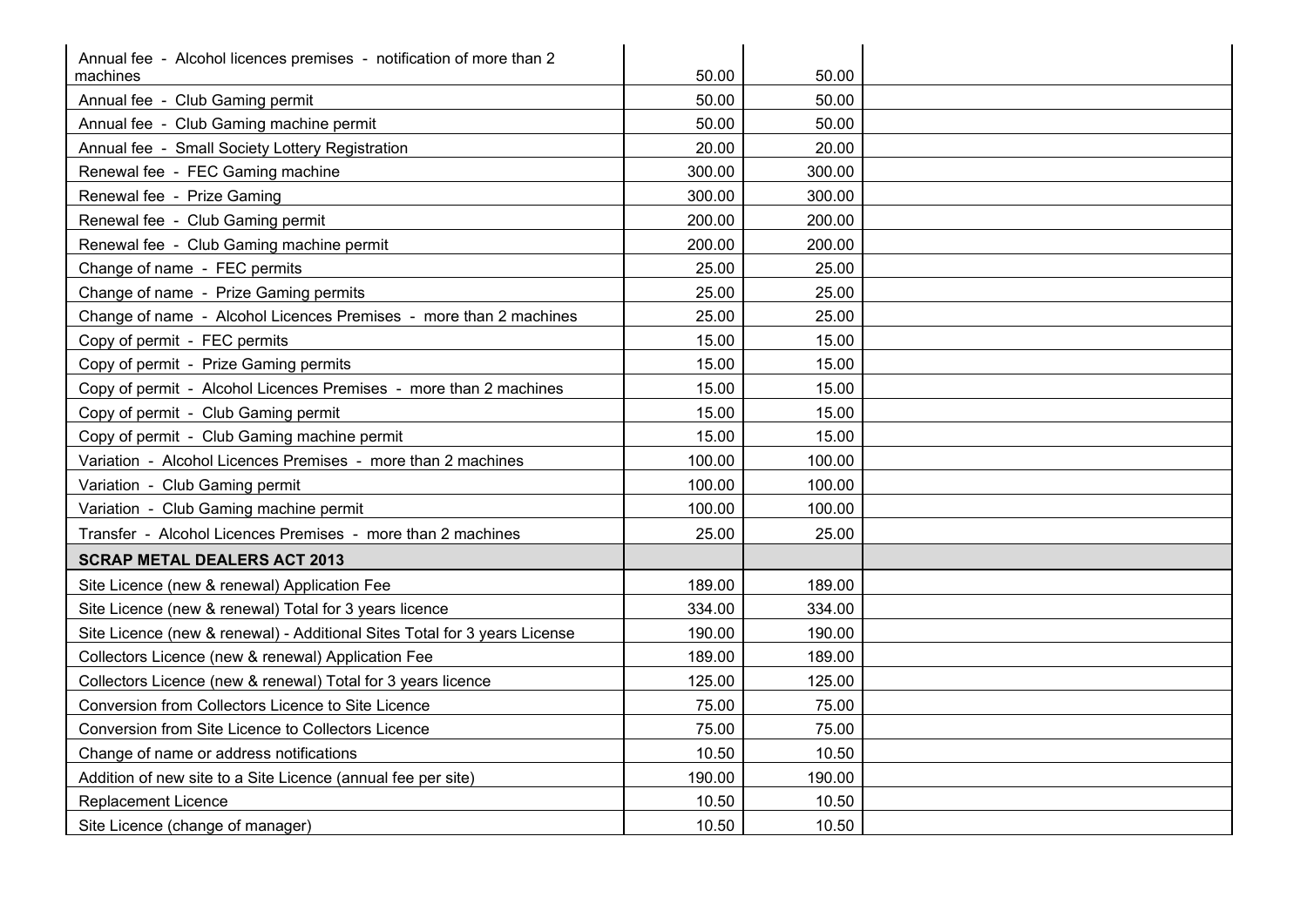| Site Licence (change of manager) where site manager has not been suitable<br>person tested | 75.00               | 75.00           |                                                        |
|--------------------------------------------------------------------------------------------|---------------------|-----------------|--------------------------------------------------------|
|                                                                                            | Fee 2021/22         | <b>Proposed</b> |                                                        |
| <b>PEST CONTROL FEES</b>                                                                   | E: P                | Fee 2022/23     |                                                        |
| <b>PEST CONTROL</b>                                                                        |                     | <b>Exc VAT</b>  |                                                        |
| Domestic Charges - within working hours                                                    |                     |                 |                                                        |
| Rats (up to 3 visits) - low income groups                                                  | 14.17               | 14.58           | 2.3% (average of CPI & RPI) increase to cover<br>costs |
| Rats (up to 3 visits)                                                                      | 28.33               | 29.17           | 2.3% (average of CPI & RPI) increase to cover<br>costs |
| Mice (up to 3 visits) - low income groups                                                  | 24.17               | 25.00           | 2.3% (average of CPI & RPI) increase to cover<br>costs |
| Mice (up to 3 visits)                                                                      | 48.33               | 50.00           | 2.3% (average of CPI & RPI) increase to cover<br>costs |
| Wasps (one visit to treat one nest) - low income groups                                    | 24.17               | 25.00           | 2.3% (average of CPI & RPI) increase to cover<br>costs |
| Wasps (one visit to treat one nest)                                                        | 48.33               | 50.00           | 2.3% (average of CPI & RPI) increase to cover<br>costs |
| Wasps - additional nests treated at same visit - low income groups                         | 6.67                | 7.08            | 2.3% (average of CPI & RPI) increase to cover<br>costs |
| Wasps - additional nests treated at same visit                                             | 13.33               | 14.17           | 2.3% (average of CPI & RPI) increase to cover<br>costs |
| Cockroaches<br>(up to 4 visits) - low income groups                                        | Not treated         | Not treated     |                                                        |
| Cockroaches<br>(up to 4 visits)                                                            | Not treated         | Not treated     |                                                        |
| Fleas (per visit) - low income groups                                                      | 30.00               | 30.83           | 2.3% (average of CPI & RPI) increase to cover<br>costs |
| Fleas (per visit)                                                                          | 60.00               | 61.67           | 2.3% (average of CPI & RPI) increase to cover<br>costs |
| Other insects not listed above - per visit - low income groups                             | 30.00               | 30.83           | 2.3% (average of CPI & RPI) increase to cover<br>costs |
| Other insects not listed above - per visit                                                 | 60.00               | 61.67           | 2.3% (average of CPI & RPI) increase to cover<br>costs |
| Aborted visit charge                                                                       | up to 16.67         | 17.92           | 2.3% (average of CPI & RPI) increase to cover<br>costs |
| <b>Non Domestic Charges</b>                                                                |                     |                 |                                                        |
| <b>Routine Contracts</b>                                                                   | Quote on<br>request |                 |                                                        |
| All pests - hourly charge                                                                  | 72.00               | 74.50           | 2.3% (average of CPI & RPI) increase to cover<br>costs |
| All pests - materials                                                                      | Actual cost         | Actual cost     |                                                        |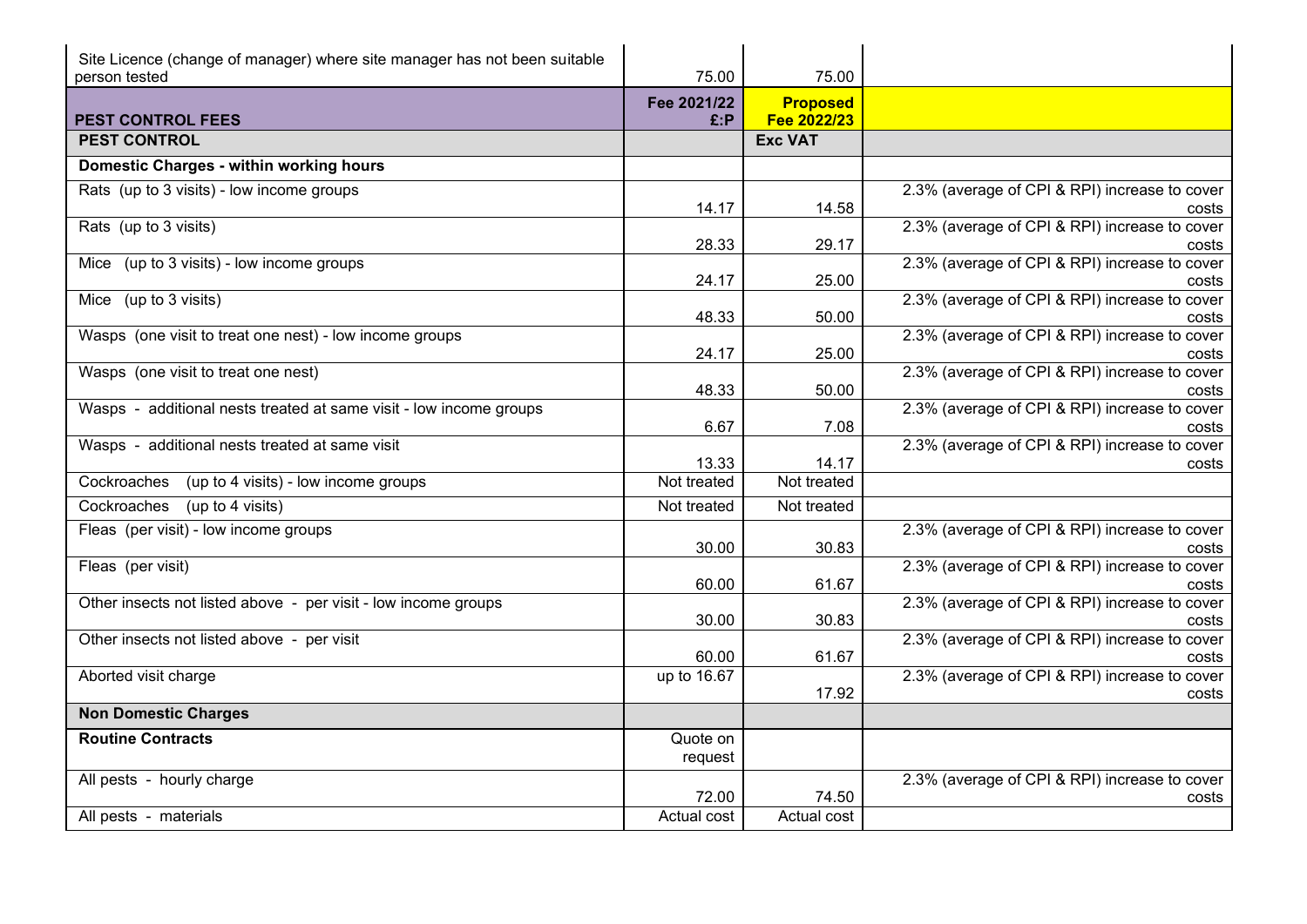| All pests - minimum charge (excl. materials)                                                                                                                                                          | 72.00                                                    | 74.50                                                    | 2.3% (average of CPI & RPI) increase to cover<br>costs |
|-------------------------------------------------------------------------------------------------------------------------------------------------------------------------------------------------------|----------------------------------------------------------|----------------------------------------------------------|--------------------------------------------------------|
| Stray dog picked up without ID and taken to kennels                                                                                                                                                   |                                                          |                                                          |                                                        |
| Admin fee (plus kennel fees)                                                                                                                                                                          | 28.35                                                    | 40.00                                                    | increased to reflect cost increase from tender         |
| Fixed charge (Subject to statutory limit)                                                                                                                                                             | 25.00                                                    | 25.00                                                    |                                                        |
| Kennel charge                                                                                                                                                                                         | 8.50                                                     | 12.00                                                    | increased to reflect cost increase from tender         |
| <b>PLANNING</b>                                                                                                                                                                                       | Fee 2021/22<br>E:P                                       | <b>Proposed</b><br>Fee 2022/23                           |                                                        |
| <b>PLANNING</b>                                                                                                                                                                                       |                                                          |                                                          |                                                        |
| Copies of Plans                                                                                                                                                                                       | Cost of<br>Printing                                      | Cost of<br>Printing                                      |                                                        |
| Enquiries - Request for information tantamount to a search - Planning only                                                                                                                            | 58.00                                                    | 58.00                                                    |                                                        |
| Application for an order for the stopping up or diversion of a footpath or<br>bridleway pursuant to Section 257 of the Town and Country Planning Act 1990                                             | 2247.00                                                  | 2247.00                                                  |                                                        |
| An order for the stopping up or diversion of a footpath or bridleway pursuant<br>to Section 257 of the Town and Country Planning Act 1990 to be submitted to<br>the Secretary of State for a decision | 1281.42                                                  | 1281.42                                                  |                                                        |
| Copies of documents relating to the South Derbyshire Local Plan                                                                                                                                       | Cost of<br>Printing                                      | Cost of<br>Printing                                      |                                                        |
| <b>STREET NAMING AND NUMBERING</b>                                                                                                                                                                    | Fee 2021/22<br>$E$ :P                                    | <b>Proposed</b><br>Fee 2022/23                           |                                                        |
| <b>Street Naming and Numbering</b>                                                                                                                                                                    |                                                          |                                                          |                                                        |
| Request to formally change an official name of an existing property                                                                                                                                   | 62.00                                                    | 64.00                                                    | 2.3% (average of CPI & RPI) rounded up                 |
|                                                                                                                                                                                                       | $352.00 +$<br>45.00 per<br>household                     | $360.00 +$<br>48.00 per<br>household                     |                                                        |
| Request to formally rename an existing street or unnamed road.                                                                                                                                        | affected                                                 | affected                                                 | 2.3% (average of CPI & RPI)                            |
|                                                                                                                                                                                                       | $179.00 +$<br>39.00 for<br>every street<br>issued at the | $180.00 +$<br>40.00 for<br>every street<br>issued at the |                                                        |
| Request for the naming of a new street                                                                                                                                                                | same time.                                               | same time.                                               |                                                        |
| Request for the issuing of number or name (restrictions apply) to new<br>properties as part of a Development consisting of 1 - 9 Dwellings                                                            | 62.00 per plot<br>to a maximum<br>of £310.00             | 64.00 per plot<br>to a maximum<br>of £320.00             | 2.3% (average of CPI & RPI) rounded up                 |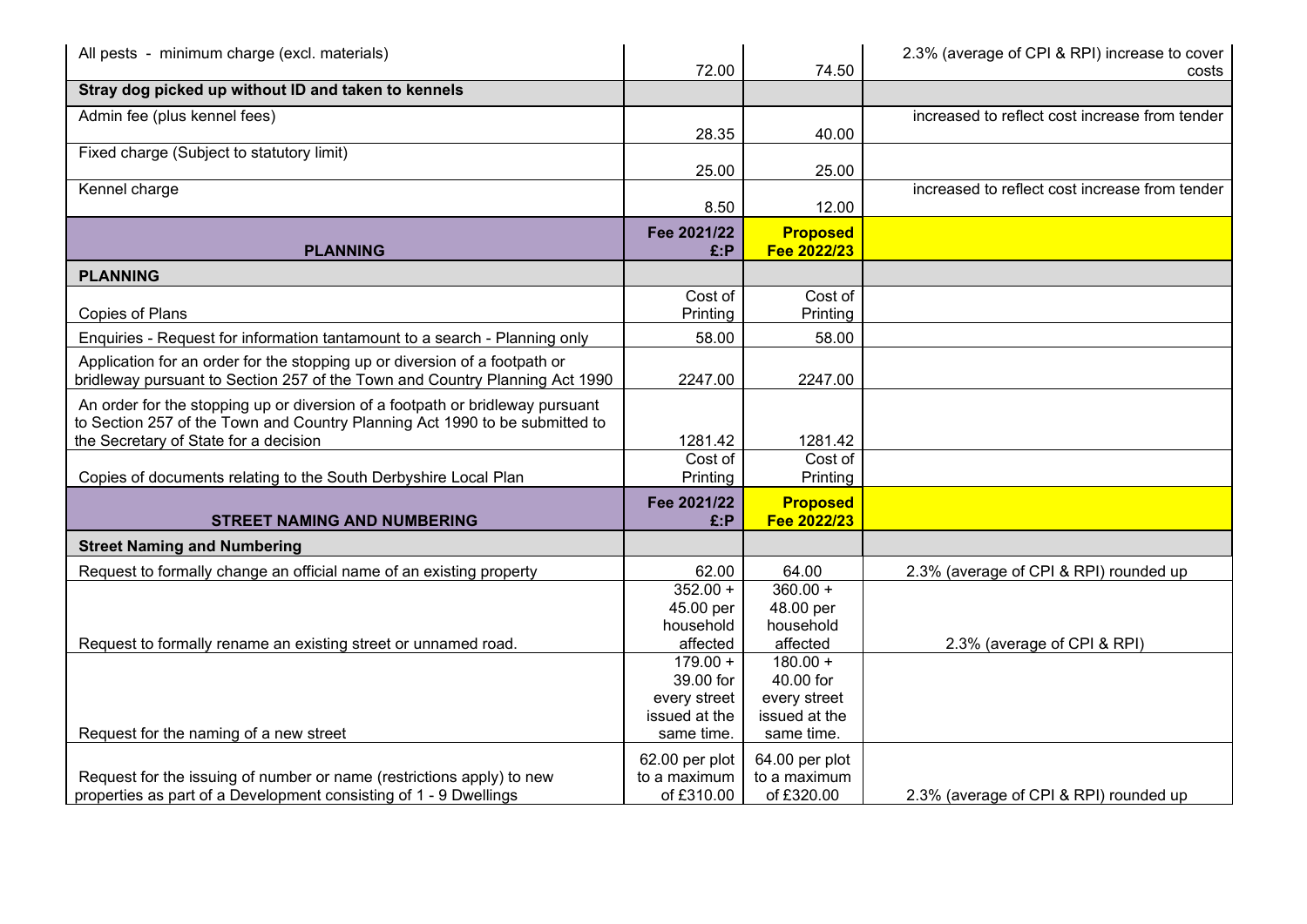| Request for the issuing of number or name (restrictions apply) to new<br>properties as part of a Development consisting of 10 or more Dwellings |                                                           | 30.00 per plot   31.00 per plot                           |                                                                                                                                                                                                                                                                 |
|-------------------------------------------------------------------------------------------------------------------------------------------------|-----------------------------------------------------------|-----------------------------------------------------------|-----------------------------------------------------------------------------------------------------------------------------------------------------------------------------------------------------------------------------------------------------------------|
| Request to amend a previously confirmed naming and numbering schedule<br>(Restrictions apply)                                                   | 15.00 per<br>plotaffected by<br>the schedule<br>amendment | 32.00 per<br>plotaffected by<br>the schedule<br>amendment | Proposing a significant increase to this as have<br>seen a number of large developments requiring a<br>replan. This takes a great deal of time to process.<br>The increase is to account for the time it takes to<br>process and discourage unnecessary replans |
| Request for the naming of premises and Commercial/Industrial Estates                                                                            | 62.00 per plot                                            | 64.00 per plot                                            | 2.3% (average of CPI & RPI) rounded up                                                                                                                                                                                                                          |
| <b>WASTE COLLECTION FEES</b>                                                                                                                    | Fee 2021/22<br>£:P                                        | <b>Proposed</b><br>Fee 2022/23                            |                                                                                                                                                                                                                                                                 |
| <b>WASTE COLLECTION</b>                                                                                                                         |                                                           |                                                           |                                                                                                                                                                                                                                                                 |
| Recharge Damaged/Stolen Wheelie bins - 240L bins                                                                                                | 41.00                                                     | 41.00                                                     |                                                                                                                                                                                                                                                                 |
| Recharge Damaged/Stolen Wheelie bins - 360L bins                                                                                                | 70.00                                                     | 70.00                                                     |                                                                                                                                                                                                                                                                 |
| Sale of clinical sacks - per 250 sacks                                                                                                          | 60.00                                                     | 60.00                                                     |                                                                                                                                                                                                                                                                 |
| Abandoned Vehicle Charge - Not on Site                                                                                                          | 61.00                                                     | 61.00                                                     |                                                                                                                                                                                                                                                                 |
| Abandoned Vehicle Charge - Removed from site                                                                                                    | 95.00                                                     | 95.00                                                     |                                                                                                                                                                                                                                                                 |
| Domestic Bulkies - 6 items excluding fridges                                                                                                    | 30.00                                                     | 30.00                                                     |                                                                                                                                                                                                                                                                 |
| Domestic Bulkies - fridge                                                                                                                       | 25.00                                                     | 25.00                                                     |                                                                                                                                                                                                                                                                 |
| Sale of Trade Refuse sacks - General Trade Price - per 10 bags                                                                                  | 20.00                                                     | 20.00                                                     |                                                                                                                                                                                                                                                                 |
| Sale of Trade Refuse sacks - General Trade Price - per 25 bags                                                                                  | 50.00                                                     | 50.00                                                     |                                                                                                                                                                                                                                                                 |
| Sale of Trade Refuse sacks - General Trade Price - per 50 bags                                                                                  | 100.00                                                    | 100.00                                                    |                                                                                                                                                                                                                                                                 |
| Sale of Trade Refuse sacks - General Trade Price - per 100 bags                                                                                 | 200.00                                                    | 200.00                                                    |                                                                                                                                                                                                                                                                 |
| Sale of Trade Refuse sacks - General Trade Price - per 250 bags                                                                                 | 250.00                                                    | 250.00                                                    |                                                                                                                                                                                                                                                                 |
| Sale of Trade Refuse sacks - Parish Council Price (no disposal) - per 10 bags                                                                   | 15.20                                                     | 15.20                                                     |                                                                                                                                                                                                                                                                 |
| Sale of Trade Refuse sacks - Parish Council Price (no disposal) - per 25 bags                                                                   | 38.00                                                     | 38.00                                                     |                                                                                                                                                                                                                                                                 |
| Sale of Trade Refuse sacks - Parish Council Price (no disposal) - per 50 bags                                                                   | 76.00                                                     | 76.00                                                     |                                                                                                                                                                                                                                                                 |
| Sale of Trade Refuse sacks - Parish Council Price (no disposal) - per 100<br>bags                                                               | 152.00                                                    | 152.00                                                    |                                                                                                                                                                                                                                                                 |
| Sale of Trade Refuse sacks - Parish Council Price (no disposal) - per 250<br>bags                                                               | 380.00                                                    | 380.00                                                    |                                                                                                                                                                                                                                                                 |
| Private hire vehicle tests                                                                                                                      | 31.00                                                     | 31.00                                                     |                                                                                                                                                                                                                                                                 |
| Sale of Compost Sacks per roll (Caddy Liners)                                                                                                   | 3.50                                                      | 3.50                                                      |                                                                                                                                                                                                                                                                 |
| Sale of Compost Sacks per roll(Wheelie Bin Liners)                                                                                              | 7.80                                                      | 7.80                                                      |                                                                                                                                                                                                                                                                 |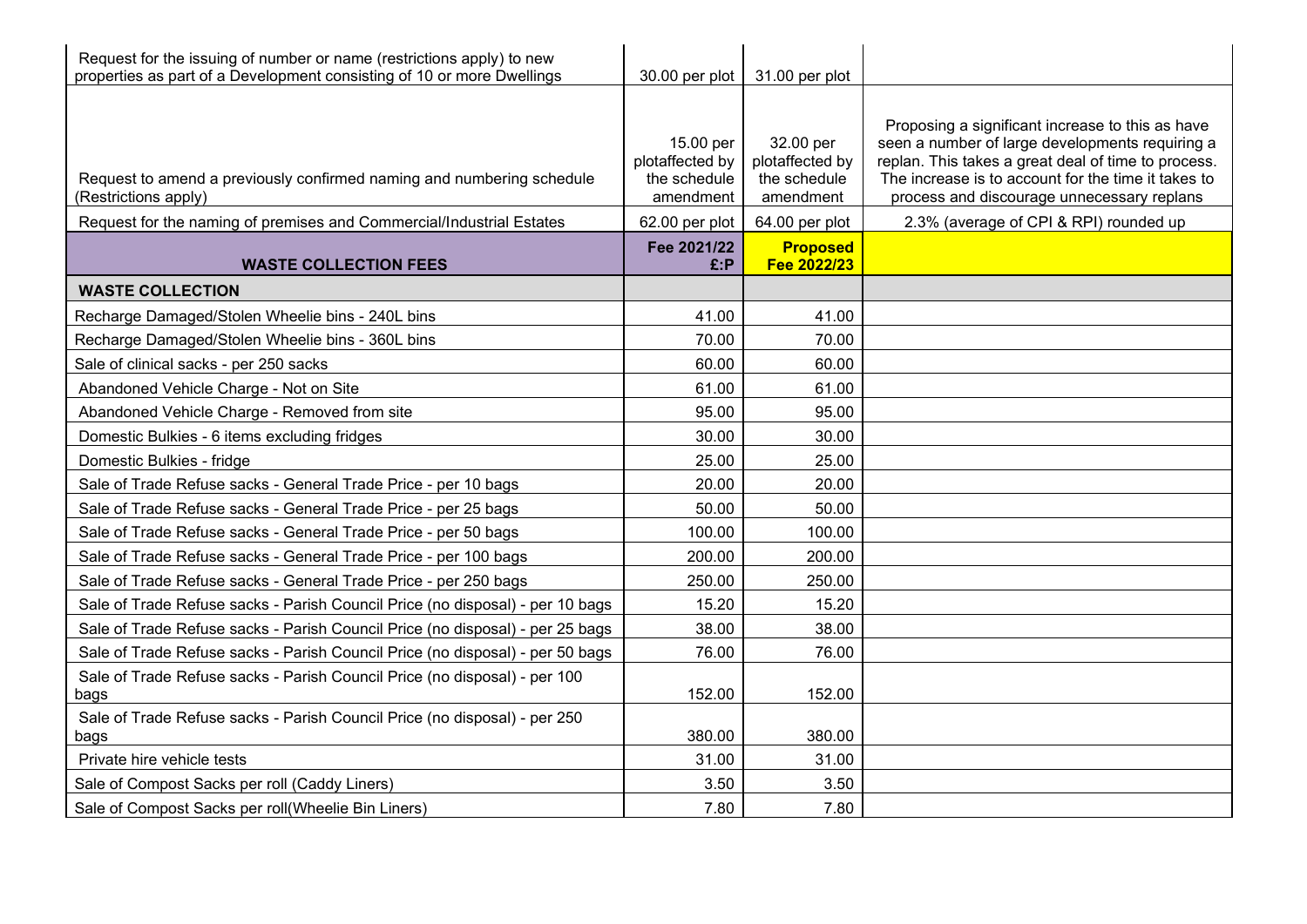| Trade Waste (Max Charge) - 240L Wheeled bin per week                                                                                | 9.20                 | 9.20                 |                                                        |
|-------------------------------------------------------------------------------------------------------------------------------------|----------------------|----------------------|--------------------------------------------------------|
| Trade Waste (Max Charge) - 360L Wheeled bin per week                                                                                | 13.90                | 13.90                |                                                        |
| Trade Waste (Max Charge) - 660L Wheeled bin per week                                                                                | 18.50                | 18.50                |                                                        |
| Trade Waste (Max Charge) - 1,100L Wheeled bin per week                                                                              | 20.85                | 20.85                |                                                        |
| Trade Waste (Max Charge) - per sack                                                                                                 | 2.05                 | 2.05                 |                                                        |
|                                                                                                                                     | Fee                  | Fee                  |                                                        |
| Job Tickets                                                                                                                         | dependant on<br>work | dependant on<br>work |                                                        |
|                                                                                                                                     | Fee 2021/22          | <b>Proposed</b>      |                                                        |
| <b>ENVIRONMENTAL SERVICES FEES AND CHARGES</b>                                                                                      | E: P                 | Fee 2022/23          |                                                        |
| <b>Environmental Protection</b>                                                                                                     |                      |                      |                                                        |
| <b>Copies of Environmental Protection Act Register</b>                                                                              | <b>FREE</b>          | <b>FREE</b>          |                                                        |
|                                                                                                                                     | Contact              | Contact              |                                                        |
| EPR Processes (EPA90 - Part 1)                                                                                                      | Council              | Council              |                                                        |
| <b>Copies of Environmental Protection Act Register</b>                                                                              | <b>FREE</b>          | <b>FREE</b>          |                                                        |
| Contaminated land enquiry standard search (solicitors and householders)                                                             | 50.00                | 50.00                |                                                        |
| <b>MISC ENVIRONMENTAL HEALTH SERVICES</b>                                                                                           |                      |                      |                                                        |
| High Hedge dispute (non-refundable)                                                                                                 | 210.00               | 215.00               | 2.3% (average of CPI & RPI) increase to cover<br>costs |
| High Hedge dispute (non-refundable) - for low income groups                                                                         |                      |                      | 2.3% (average of CPI & RPI) increase to cover          |
|                                                                                                                                     | 105.00               | 107.50               | costs                                                  |
| Welfare funeral - Only charges where inheritors to the estate are identified<br>following the funeral                               |                      |                      |                                                        |
|                                                                                                                                     |                      |                      |                                                        |
|                                                                                                                                     |                      |                      |                                                        |
|                                                                                                                                     | At cost              | At cost              |                                                        |
| <b>Private Water Supplies</b>                                                                                                       |                      |                      |                                                        |
| Risk Assessments for supplies where the duty holder has not submitted any<br>data (Hourly rate, up to a maximum total cost of £500) | 33.36                | 34.13                | 2.3% (average of CPI & RPI) increase to cover<br>costs |
| Risk Assessments for supplies where the duty holder has partially submitted                                                         |                      |                      | 2.3% (average of CPI & RPI) increase to cover          |
| data(Hourly rate, up to a maximum total cost of £500)                                                                               | 17.00                | 17.39                | costs<br>2.3% (average of CPI & RPI) increase to cover |
| Sampling (Hourly rate up to a maximum fee of £100)                                                                                  | 33.36                | 34.13                | costs                                                  |
| Investigation in the event of a sample failure (Hourly rate up to maximum cost<br>of £100)                                          | 33.36                | 34.13                | 2.3% (average of CPI & RPI) increase to cover<br>costs |
| Authorisation to temporarily breach a standard whilst remedial work carried                                                         |                      |                      | 2.3% (average of CPI & RPI) increase to cover          |
| out.                                                                                                                                | 100.00               | 100.00               | costs                                                  |
| Regulation 10 sample                                                                                                                | 25.00                | 25.58                | 2.3% (average of CPI & RPI) increase to cover          |